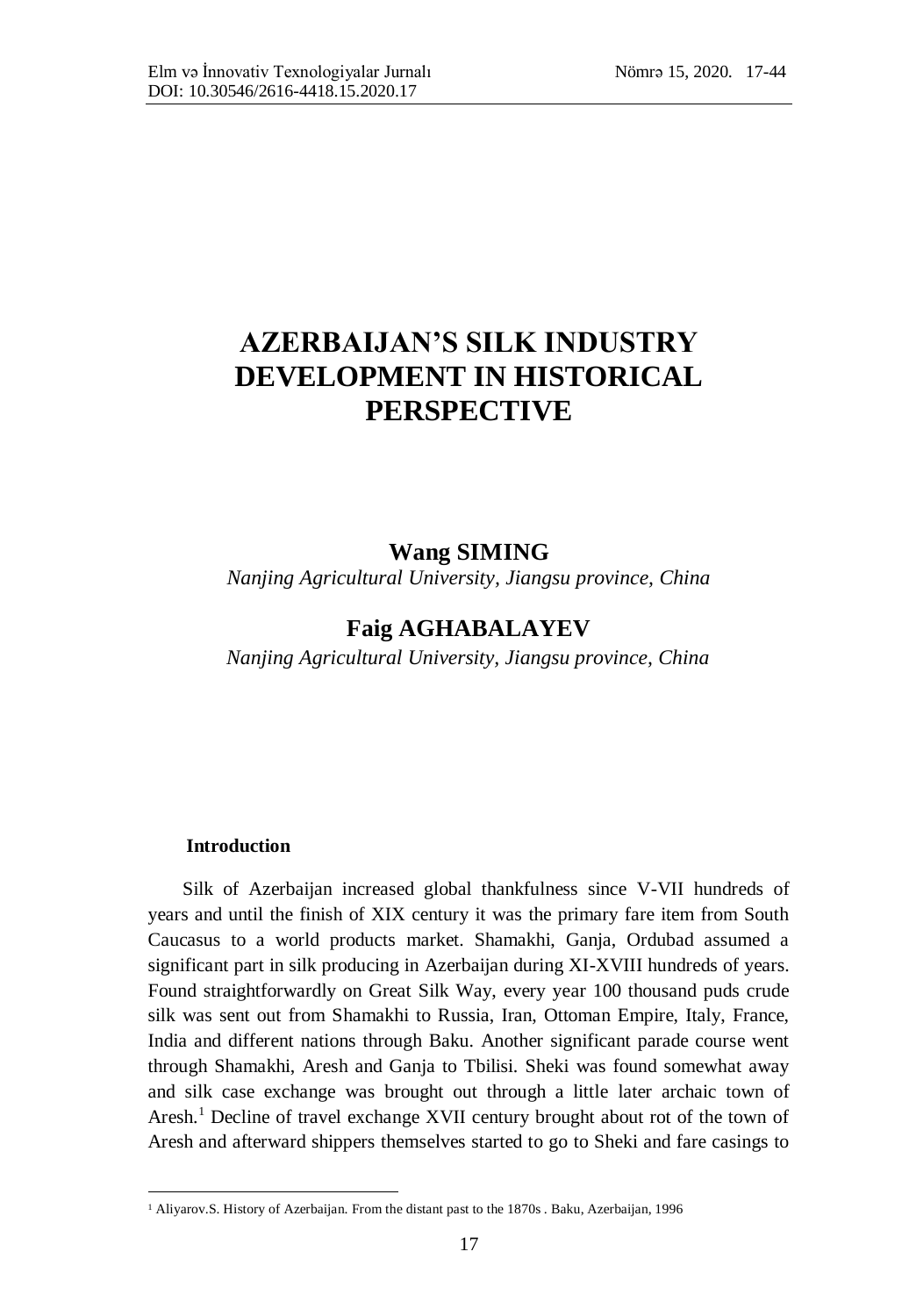various nations. Solid Sheki khanate subjecting the neighbor domains, and having created horticulture, craftsmanship and silk cocoon creation drew an ever increasing number of dealers. The city was adjusted for economic accords. There started to build caravansaries, little shops, bazaars and private populace started to join in merchantry. Cover creation was restricted to casing rising and offer of crude silk that didn't need uncommon developments for this reason. Toward the finish of XVIII century East-India Company, cornering Iranian silk market lost its enthusiasm for Azerbaijani silk that normally caused fortifying of monetary situation of Russia in this locale. Exchange relations of Sheki khanate with Russia, the fundamental buyer of silk, were brought out predominantly via land through Kizlyar and Derbent. In the principal half of XIX century Tsarist government, particularly Russian bourgeoisie, were firmly keen on utilizing crude material assets. It was identified with the way that, silkworms in Western European nations contracted an ailment and Russian silk industry felt the intense need of crude silk.<sup>2</sup> Transcaucasia nearly was not influenced by this illness. In this way, Tsarist government took set of measures for additional improvement of sericulture in Russian Empire just as in Azerbaijan. For this reason numerous Tsarist officials were shipped off Azerbaijan to consider utilization expandability of crude material assets which was significant for Russian industry. They offered priority to the extension of crude silk fabricating in Azerbaijan as a focal point of silk industry in Caucasus and to fortifying its sell out.<sup>3</sup>

The Great Silk Road affected the set of experiences and improvement of various nations in Eurasia, and Azerbaijan on the grounds that few of the old Silk Road courses went through Azerbaijan. After the silkworm advanced toward Azerbaijan, silk producing turned into a gainful nearby business.<sup>4</sup> Arab geographers and writers of the IX and X hundreds of years A.D. noted huge advancement of the silk business in Shemakha, Barda, Sheki and Ganja. Shemakha, specifically, before long turned into a significant silk exchanging business sector of the Silk Road. Traders from Iran, Afghanistan, Turkey, India, Central Asia, and Russia all came to Shemakha. Producers from Venice and Florence additionally came, buying crude silk at premium costs. Afterward, Sheki and Shemakha turned into the biggest silk-delivering focuses of the Caucasus.

The antiquated city of Sheki safeguarded the old custom of sericulture. Sensitive textures, wonderful garments, vivid scarves kelaghai made by Sheki aces from crude silk were sent out to the numerous far off nations, and the city got celebrated for its silk everywhere on the world.<sup>5</sup> Traditional silk habitats have been developed in Azerbaijan until 1990, notwithstanding, after the breakdown of the Soviet Union, practically all the industrial facilities were shut. Azerbaijani

<sup>2</sup> Abdullaev G.B. Azerbaijan in the 18th century and relationship with Russia. Baku. AN Az. SSR, 1965

<sup>3</sup> Afanasy Nikitin's sail across the three seas 1466-1472 ed. USSR Academy of Sciences, M.-L., 1948

<sup>4</sup> History of Azerbaijan. Volume 3, XIII-XVIII centuries, (ed. Hey. O.Afendiyev and others). Baku, Science, 1999 <sup>5</sup> Avdeev M. Sericulture in Azerbaijan (1925/26 - 1929/30). Baku, Azpoligraftrest., 1926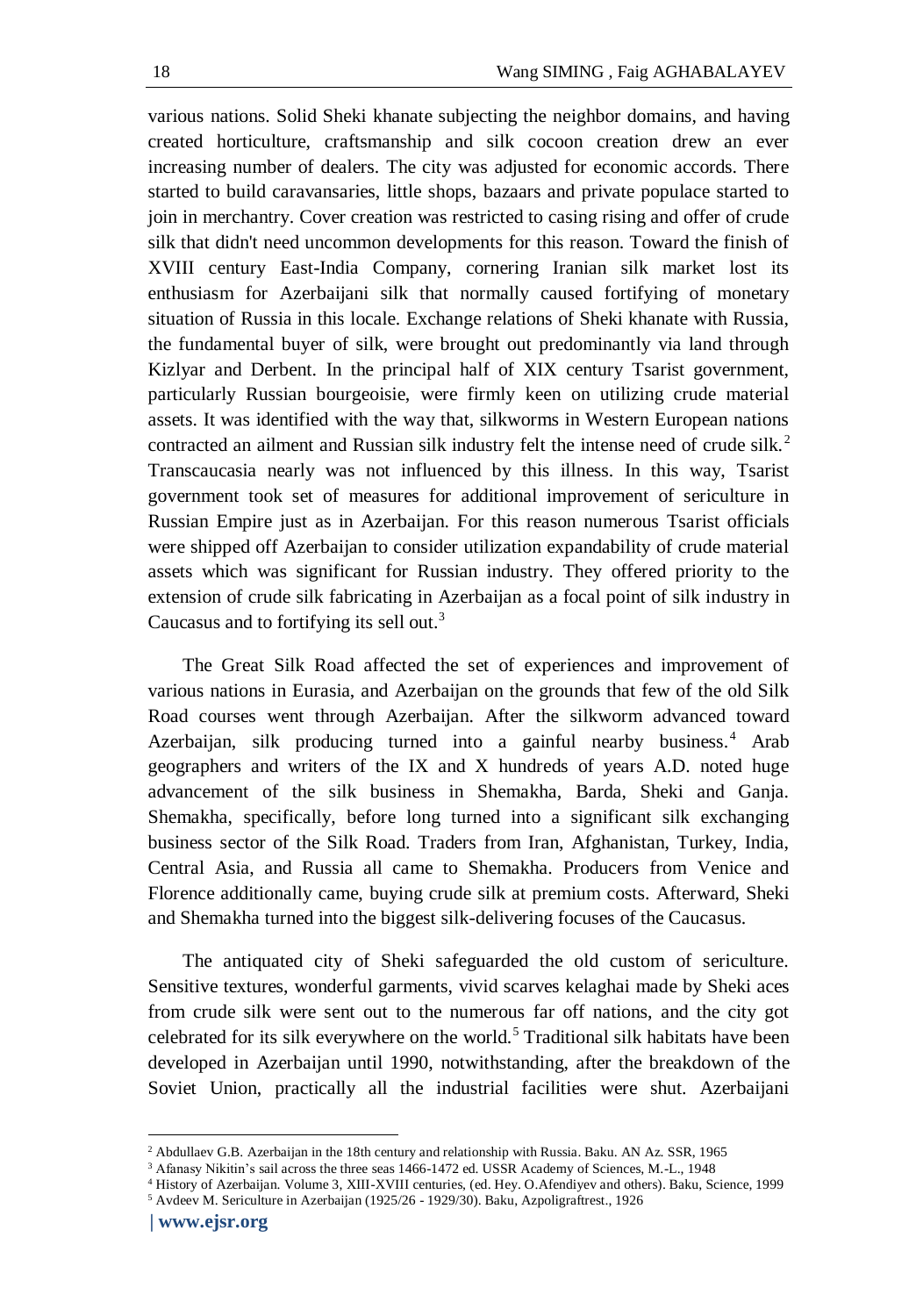sericulture, numbering 1,500 years of history, confronted with the danger of annihilation. Be that as it may, presently, current and free Azerbaijan has again resuscitated the old customs of silk creation.<sup>6</sup> For example, in Baskal town of Ismayilli locale the Museum of silk weaving was opened and reestablished all the whole chain of this work concentrated cycle and the custom of hand-made silk items. Silk texture is delivered from the strings got from casings of silkworm caterpillars. Their development requires extraordinary consideration and difficult work.<sup>7</sup> Rich wellsprings of crude material in the region of Azerbaijan, made appropriate condition for creation of silk.

The aim of the study is to determine historically importance of silk industry for Azerbaijan. The paper deals with the research in historical perspective exploring the background of the introduction of silkworm raising and silk production; who brought it into and through which routes and channels; where the main silk production were located and what was the influence upon Azerbaijan traditional economy and people's daily life. Also included in the discourse is the present situation as well as strategy for future development discussed in the conclusion.

### **Major methods and academic resources for the research**

The fruitful lead of any scientific research to a great extent relies upon the opportune arrangement of operational and complete data on the accomplishments of science and innovation, its viable use in research, improvement and creation undertakings. It is difficult to get a genuine thought of the best world and homegrown models of gear if the data about it is inadequate and mistaken and gotten late. Along these lines, an amazingly earnest errand is the advancement of a cross country arrangement of assortment, handling, stockpiling, viable inquiry and transmission of data dependent on the accomplishments of current PC innovation. Most scientific distributions contain an extensive and complete investigation of one issue or subject and possessed by at least one writer; topical assortments comprising of articles by different writers and committed to the introduction of a few issues of a specific point. Such distributions, in contrast to the monograph, don't cover the all themes; however inspect in detail its individual sides, which are the most particularly huge or significant.

Content examination or a technique for quantitative investigation of the substance of a record was also used in this study. The embodiment of this technique is to ascertain the recurrence of units experienced in the test: letters, words, signs, blends of signs, terms, and so on.

<sup>6</sup> Shakhmaliev .E. M. From the history of the trade policy of the European powers in the Near East in the 16th century, Baku, 1958

<sup>7</sup> Aliyev .Z.H. Problems of Agriculture in Azerbaijan and the Prospects of Its Development. *Journal of Plant Sciences and Crop Protection 2(1):* (2019) .p.104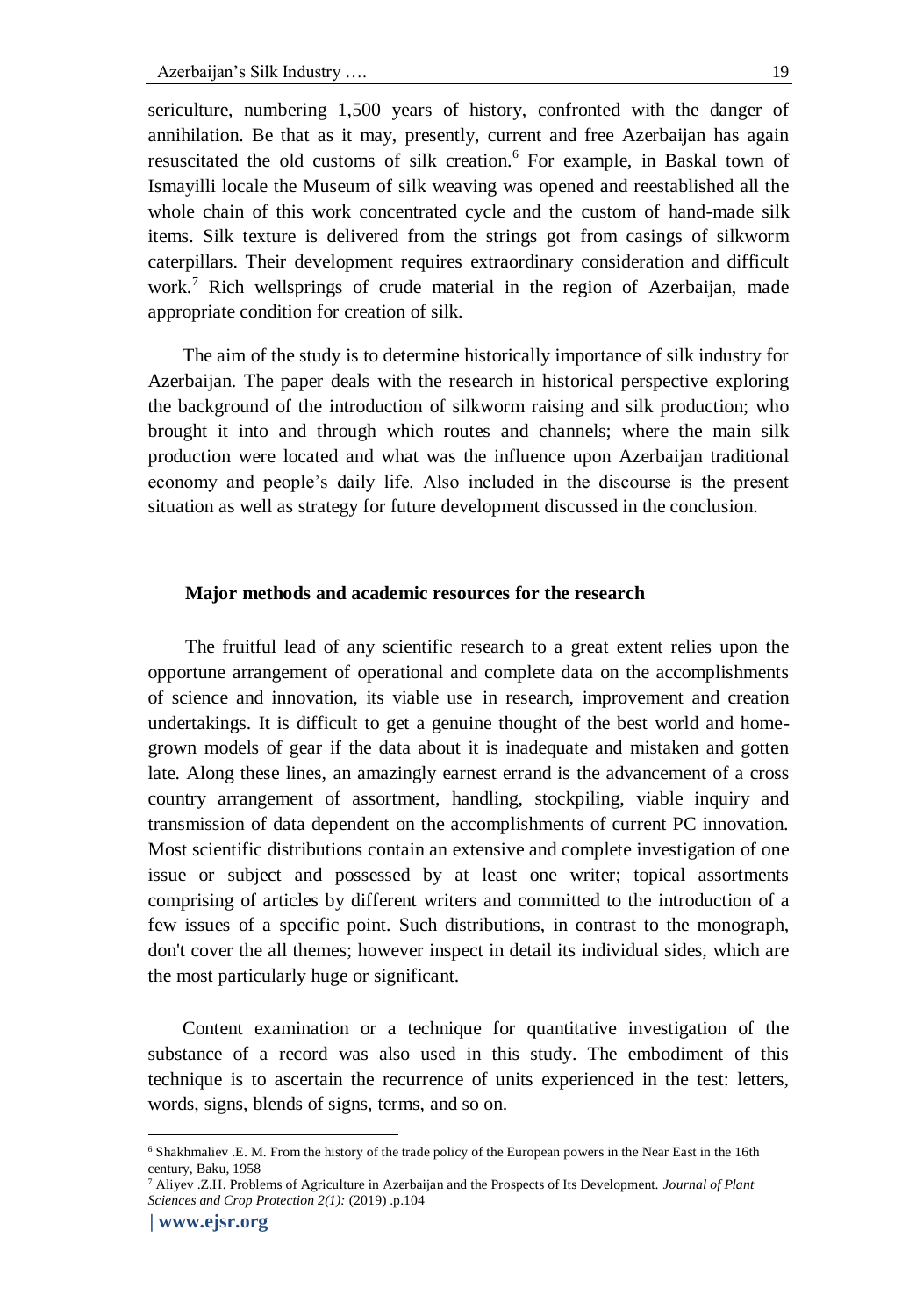The featured units are organized in diving request of recurrence of their utilization in the content, for example a thesaurus is being shaped. Checking the results permit the perception of what is dissipated in the content and not obvious from the start.

To contemplate a lot of records is acknowledged in statics and elements. Thus, when contemplating archives in statics, the idea of a variety of records emerges. The investigation of sources can be depicted as enlightening, since it remembers a quest for the wellspring of data for mix with a starter investigation of their substance. One of the easiest mechanical methods is the assortment of data sources.

Systematization was also used, which is the requesting and gathering of all material gathered by substance and considering the arrangement of its utilization in the readiness of composed work. An efficient examination has two primary errands: an exhaustive check of the fulfilment of the determination of sources and a shallow check of the correspondence of their yield information. Tracking the read is the best strategy for handling the data contained in the sources utilized as the source in the readiness of the composed work: in the event that the perusing cycle is joined by obsession of chose places, at that point the unwavering quality of the osmosis of the read material increments altogether. By and large, subsequent to survey the records made, the researcher needs to make explanations in the underlying rendition of the rundown of beginning wellsprings of data. Eventually, these refinements come down to altering the substance of the rundown barring a few sources and adding others to it, which for reasons unknown were not included as the source.

Any new scientific and specialized data about unique thoughts, realities, scientific outcomes, and so forth is one of the most significant segments of the data supportive network. The improvement of such frameworks is featured by the issue of focusing on, which comprises in the convenient conveyance of data to those clients for whom it is of direct intrigue. From data emotionally supportive networks, an arrangement of scientific correspondence started to come to fruition in an autonomous framework, which is liable for the capacity and dispersal of scientific information. Crafted by aggregating scientific realities on a picked theme is consistently multi-faceted. Here is an inside and out investigation of distributed materials, acclimation with chronicles and departmental information, acquiring different interviews, examination and speculation of their own scientific outcomes. The amassing of such fundamental data is an inventive cycle that requires intentional vitality, persistence and imaginative enthusiasm. Scientific research techniques are utilized to contemplate physical models that depict useful connections inside or outside an article. With their assistance build up a numerical connection between the boundaries of the model. These techniques permit you to direct an exhaustive investigation of the object and set up quantitative careful connections among contentions and capacities. Hypothetical information is a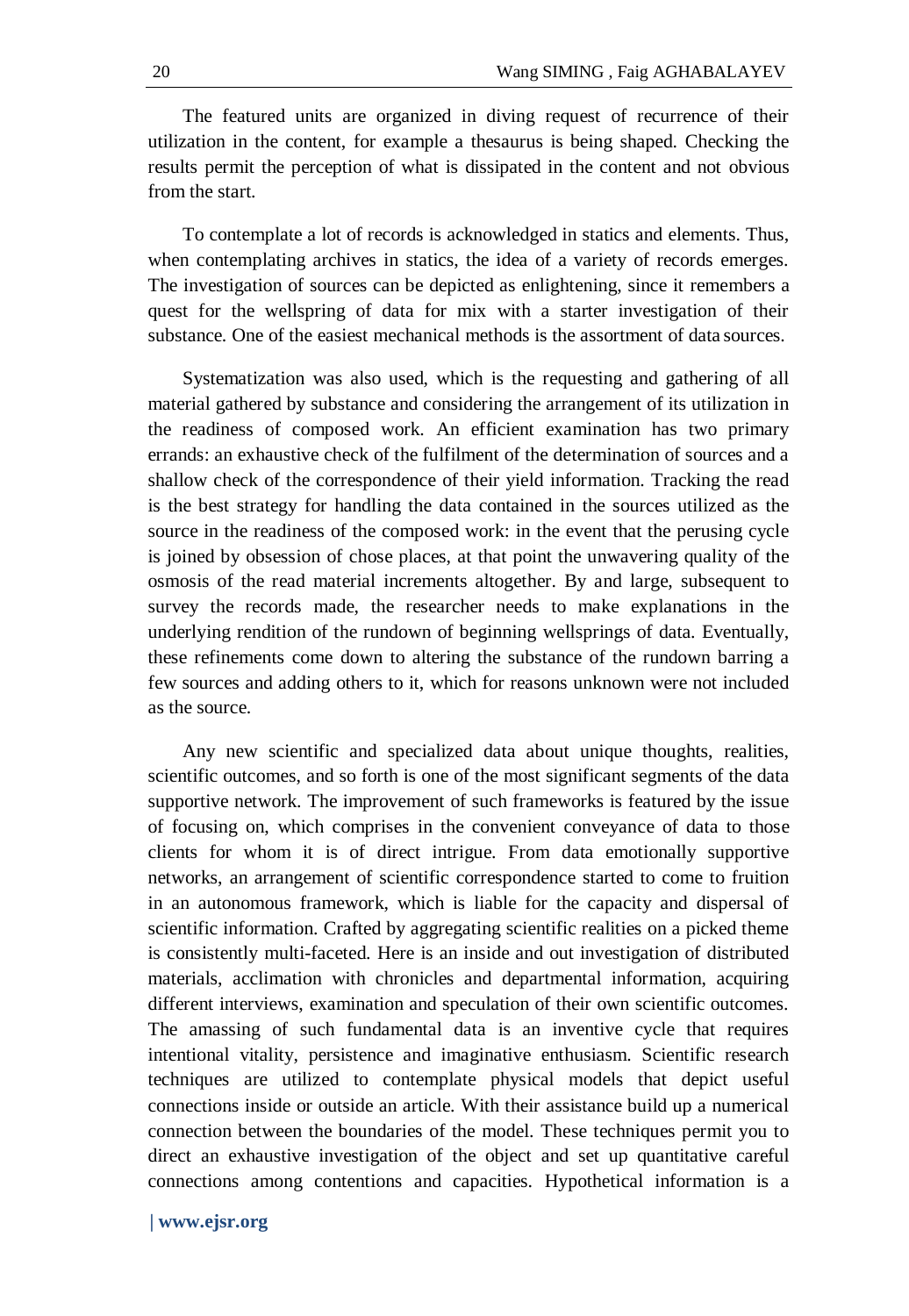standard planned for any subject in the scientific field, which permits clarifying recently found realities and experimental laws, just as anticipating and foreseeing future occasions and realities. Hypothetical information changes the outcomes acquired at the phase of observational information into more profound speculations, uncovering the pith of wonders, examples of event, advancement and change of the considered article.

### **Major phases for the development of silk industry**

 In the second half of the twentieth century, in particular, since the 1970s, the development of silk worming in Azerbaijan had become more widespread. In order to reach the minimum volume of costs and overhead the government policy paid attention on the diversification of the agriculture.<sup>8</sup> At that time  $5-6,000$  tonnes of cocoons were produced and 500-550 tonnes of silk were produced, and tens of millions of square meters of silk fabrics were woven. More than 150,000 families (about 750,000 to 800,000 people) were involved in feeding and breeding the Silk Road. More than 14,000 people were employed in the silk industry, including more than 7,000 employees in the Sheki silk industry. Azerbaijan ranked second in the USSR for barrel production (after Uzbekistan) and the 1st in terms of quality of barrel and silk. Azerbaijani baramina and silk extracted from it have been repeatedly shown at international exhibitions and have been highly regarded by professionals. According to the census, by 1922, out of the 414 registered establishments in Sheki, 248 operated, in which the average number of registered persons was 853. Of the total number of indicated establishments, 123 were stateowned, of which only 8 were operating with 436 employees. Cooperative institutions were absent. The number of private institutions was 291, of which 240 operated, 417 were in them.

In accordance with the guidelines of the X and XII congresses of the RCP, old industrial enterprises were restored in Azerbaijan. Steps were taken to create new industrial centers. In February 1922, the Fourth Congress of the AKP discussed the creation of new industrial centers in Azerbaijan and decided that the industrialization of Azerbaijan should begin with Nukhi, Ganja, the Karabakh region and Mugan. In these places, it was necessary to start the equipment of factories and plants to get raw materials. The congress noted that after the oil industry, the textile industry should play a major role in the republic. During this period, considerable work was done to repair and restore the destroyed enterprises, and to re-equip the factories and plants that had come into operation. Large city enterprises that did not operate gradually, as the raw material base revived, were put into operation and repaired. In 1922, one after another, 3 state silk-winding

<sup>8</sup> Hasanov, E., About Some Problems of Research of Production Diversification Issues in Agriculture of

Azerbaijan. *Mediterranean Journal of Social Sciences*, 6(4),2015 pp.311-315.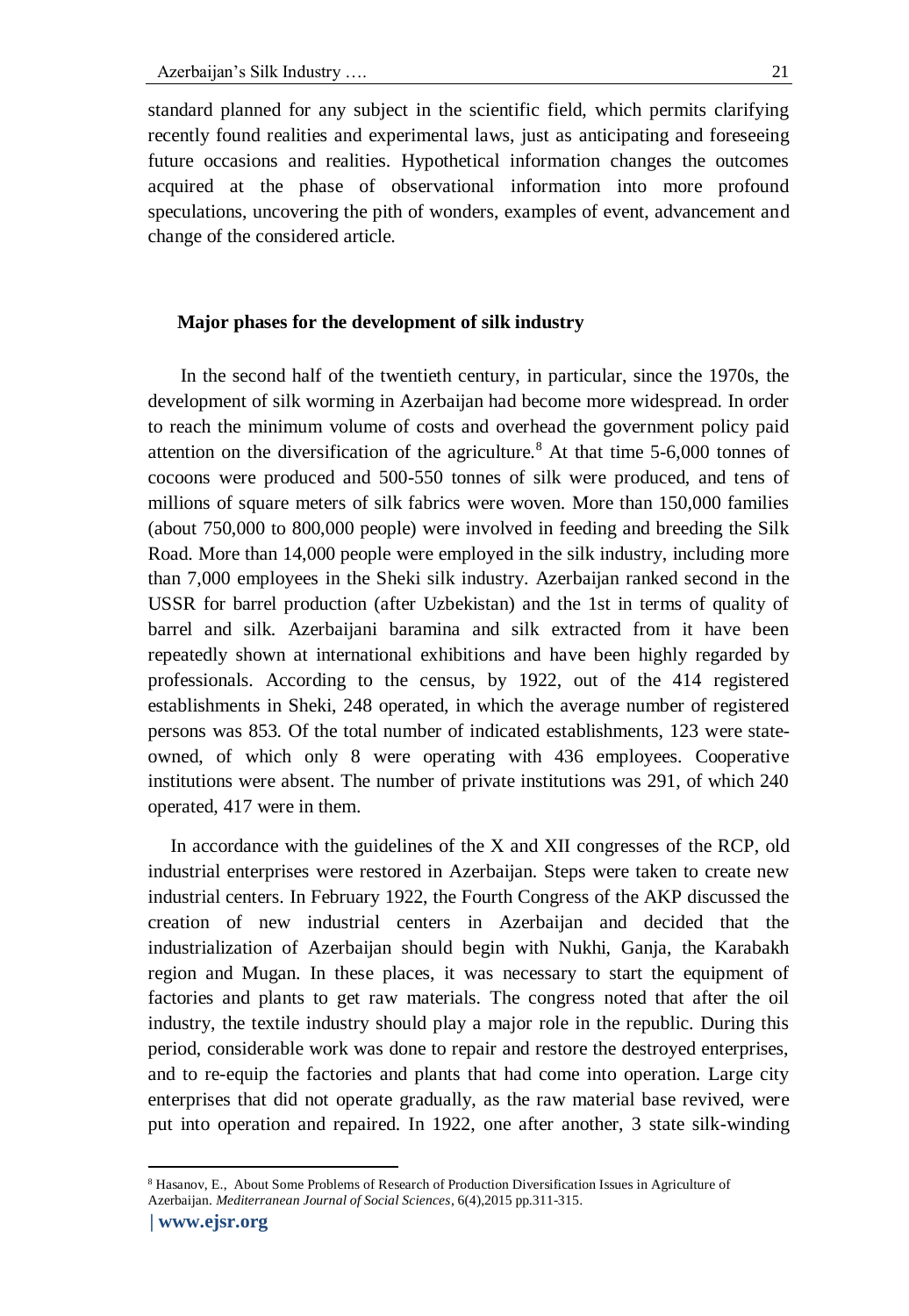factories in Sheki were launched. In 1922, Azshelk was in charge of three state silk-winding factories in the city of Sheki and three pressure stations in Zagatala, Sheki and Geokchai.

As in many areas, silk production has collapsed due to the collapse of the Soviet Union and the collapse of economic ties. There are 2 breeding and silk plants in the Republic, 7 seeding plants, about 30 barber drying centers, about 80 barley supply and pre-processing points, Shaki Silk Complex, Ordubad and Khankendi cotton mills. The main characteristic of the economic policy pursued by the head of state is its social orientation, as well as the presence of an economic aspect in addressing all problems.<sup>9</sup> Execution of state programs, decrees and orders successfully ensure acceleration of economic development in the country, continuously increasing the share and role of the private sector in the development process.

As it is known, the state support of the President of the Republic of Azerbaijan on silk development in order to strengthen the state support for the development of traditional agriculture in the country, effectively use the potential of this sector, increase employment, interest and social welfare of the population. On September 15, 2016, the decree was signed. According to the order, the amount and procedure of granting the type of subsidy for each kilogram of barley per year, adopted by the silkworm brewery and approved by the silk manufacturers, is approved.<sup>10</sup> At present, the enterprise needs to produce 400 tonnes of dry coconut per year to produce raw silk at its full capacity. This also means that about 1,100 tons of age is being consumed. However, in recent years the enterprise has been forced to buy dry cocoons from abroad to pay for its production capacity, partly because silk feed and maturity are not at the desired level. However, it is possible to grow up to 2,000 tons of cows in our country through the effective use of its existing potential, as well as strengthening the silkworm feed base and cocoon production. "Sheki-Ipek" Open Joint Stock Company as the only silk producer in the country embraces all the processes for obtaining natural silk.<sup>11</sup> To fulfill the tasks on development of silk production in the republic, since April 2016, the Ministry of Agriculture received 49.5 kilograms of seeds and distributed them to 24 districts, with 70 manats of 8 kg per kilogram produced by Sheki-Ipek JSC purchased.

In other words, based on the agreements made with 1,700 people, the amount of cash paid to the bank in the amount of 551.75 thousand manat was disbursed. As a result, in 2016, 9.1 tons of raw silk was produced. It is also planned to cut 62,000 pieces of butterfly and 50 square meters of carpet weave. The sale was expected to cost 800,000 manat. In 2017, Sheki-Ipek OJSC was expected to deliver 140 tonnes of cows in 30 regions of the country, which means 14 tons of raw silk. In the

<sup>9</sup> Teymurov, E.. Current State and Future Perspectives of Agricultural Exports of Azerbaijan: Bilateral and Multilateral Aspects. *The journal of economic sciences: Theory and practice*, 75(2), 2018. pp.47-63.

<sup>10</sup> Allahverdiyev, D., World Economy and Sustainable Political-Economic Welfare of Azerbaijan. *Randwick International of Social Science Journal*, 1(2),2020. pp.186-193.

<sup>11</sup> "The history of the modern Azerbaijan". Baku, 1991.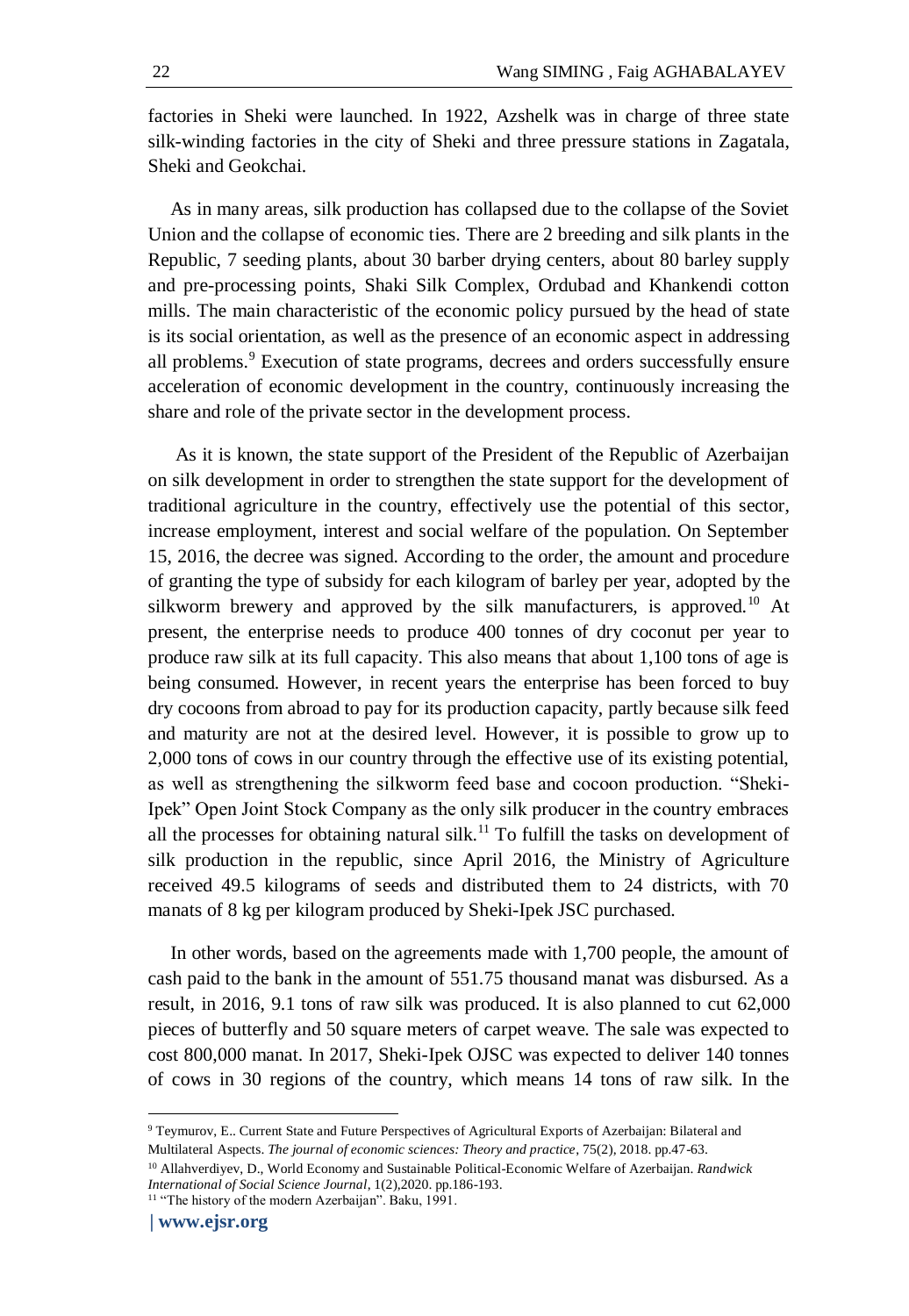future, 80-85% of ready-made silk products will be exported. The subsidies provided by the government of Azerbaijan to the companies in agricultural area affected on efficiency, profitability and competitiveness of the local enterprises.<sup>12</sup> At present, "Sheki-Ipek" OJSC implements a number of measures aimed at restoring and developing the silk industry, strengthening the feed base, increasing the production of cereals, enhancing the material interests of those engaged in the work, improving employment and social welfare was planned to be held. Thus, allocation of special land to create new mulberry plantations in the silk-growing areas of the republic, restoration and preservation of existing mulberry gardens, improvement of high-quality elite and hybrid seeding by means of agro technical measures for establishment of farming farms. Organization of pedigree breeding works on scientific bases, production of silkworm seed, primary processing of barama, exemption from customs duties for imported raw materials and equipment, exemption from all taxes for 10 years, fuel, electricity and preferential tariffs for natural gas also contribute to the development of the sector. This is because specific features of the silk industry require long-term capital investment. If 2000 tons of cereal production is produced in the republic, 40-50 thousand peasant families (about 120-150 thousand people) will be provided with seasonal employment for silk feeding, new silk breeding facilities, cocoon supply and processing centers. 1000-1200 permanent jobs could be created at OJSC.

In 1922, 31.503 were distributed in Azerbaijan, and in 1923 - 56.044 boxes of grains. The harvest in these years amounted to 22 thousand pounds throughout the entire territory of Azerbaijan, respectively. Azshelk pointed to the low productivity of cocoons in Azerbaijan, emphasizing that the main reasons for this are the primitive methods of revitalizing grena and infecting silkworms with pebrina. Experienced greners were invited to improve the methods of revitalizing grena, and Azshelk developed a draft decree to prevent infection of grena. The Fifth Congress of the AKP in March 1923 outlined a number of new practical measures in raising agriculture, indicating that it was necessary to direct forces to expand the production of industrial crops (cotton and silk). The main difficulties in the revival of the silk industry were associated with the lack of a sales market in the Union republics and the relatively low price of Azerbaijani silk abroad. Another important reason was the lack of raw materials and fuel, which led to interruptions in the operation of enterprises, as a result of which in 1924 the Sheki factories No. 4 and No. 6 were forced to stop working. In 1923, the 1st Congress of Transcaucasian silkworms was convened in Tiflis. As in the decree of the Council of Defense and Labor, at this congress special attention was paid to the creation and development of silkworm research enterprises. The creation of downstream stations in Zagatala, Sheki, Geokchay and Kurdamir contributed to the improvement of downstream

<sup>12</sup> Novruzova, Z.. Role of the State in Improving the Competitiveness of Agriculture in Azerbaijan. *American-Eurasian Journal of Agricultural & Environmental Sciences*, 14(3),2014. pp.203-208.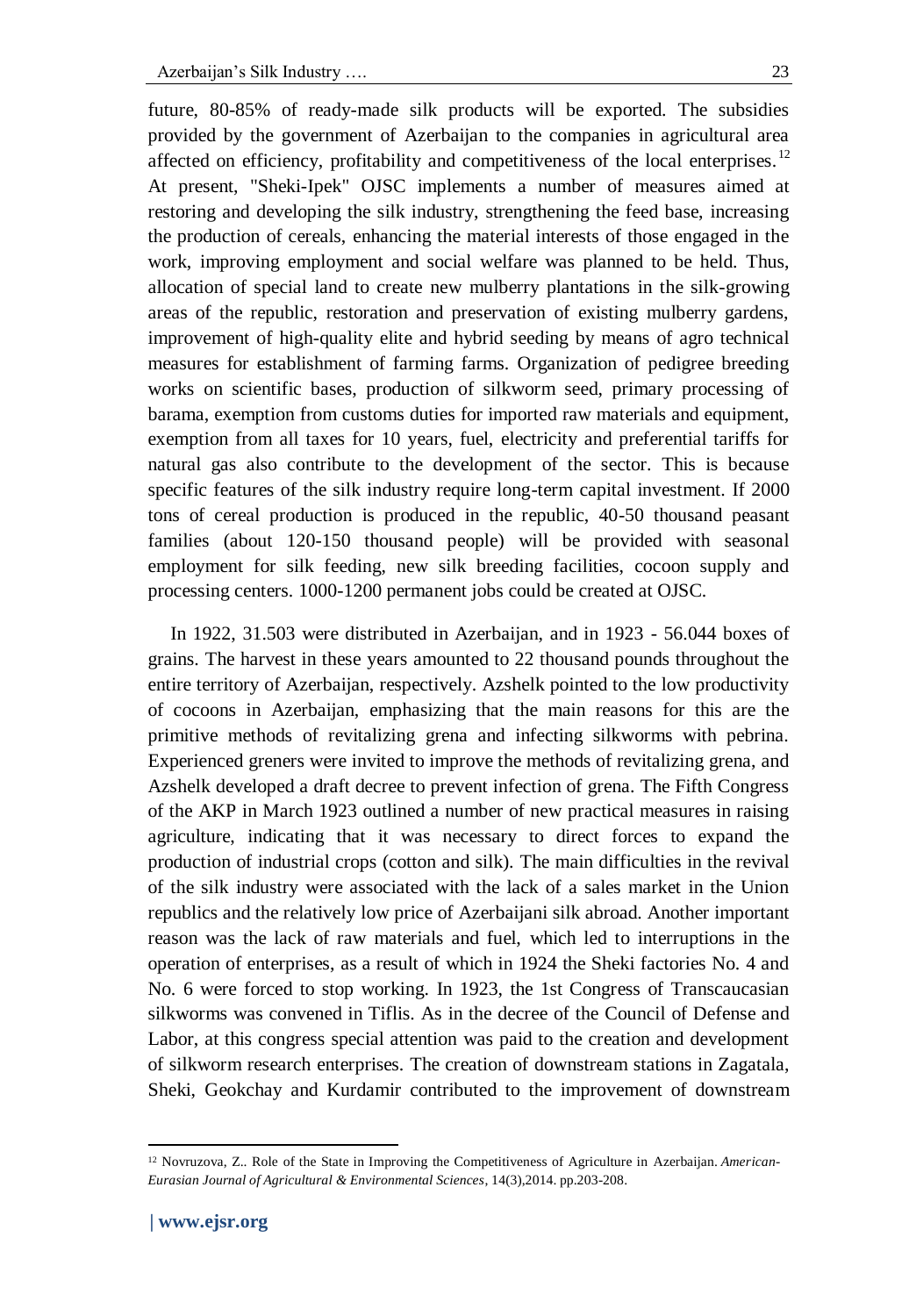production in the republic.<sup>13</sup> As a result of the measures taken, from 1920 to 1924 there was a steady increase in the production of cocoons in Azerbaijan. So, in 1920, the collection of cocoons amounted to 1,000 pounds in the amount, at the prices of the pre-war time, 15 thousand rubles, 1921 - 8 thousand pounds in the amount of 120 thousand rubles, in 1922 - 23.5 thousand pounds by 352.5 thousand rubles, in 1923 - 60 thousand pounds and in 1924 - 100 thousand pounds by 1.5 million rubles. As can be seen, over the specified period, the collection of cocoons and their cost increased 100 times. However, we should not forget that in relative terms the result seemed rosy only because the countdown was carried out almost from scratch. This was confirmed by the results of the Special Commission of the People's Commissariat for Trade in Surveying the Status of Silk-Winding Factories in 1923, according to which most of these factories (90%) were in a dilapidated state.

The question was raised about the abandonment of Azshelk, 59 in addition to the operating factories in Sheki, another 5 plants, namely: the former Yagub Mammadov Safar Ali oglu (40 machines), Salimov (30 machines), Haji Mammad Rasul oglu (22 machines), Haji Gani Abdul Rahman oglu Ragimov (80 machines), Kafara Molla Mahmud oglu (32 machines). The remaining factories, it was decided to lease or return to the former owners. If in 1921, all operating factories in Sheki produced 154 pounds. raw silk, then in 1923 the output of this product increased by 712 pounds. In 1923/24, all operating factories in Sheki processed 9.698 puds of cocoons with a silk yield of 20.68%. Production in 1 machine as early as October 1924 was higher than before the war, and in 1925 productivity at these enterprises, compared to the previous year, rose to 35%. In July 1924, 243,647 rubles were allotted for the preparation of raw cocoons for the needs of the silk industry Sheki Azshelk. However, the industrial enterprises of Sheki in 1924-1925 continued to work not at full capacity, as a result of which a significant number of unemployed remained in the city.

So, for example: in January 1925 in Sheki, the number of unemployed reached 500 people, of which 20% were women. To help the unemployed, public works were organized for them. At a meeting of the Presidium of the county executive committee of April 21, 1925, in order to provide work to unemployed women, it was considered necessary to open a workshop in the city, and in 1927 a laundry was also opened. Despite that in Soviet period Azerbaijan was famous for its oil industry, agriculture was also one of the principal spheres of the economy.<sup>14</sup> At the VI party conference of the city in 1924, the decree was issued to call up all workers, party organizations, Soviet institutions, the Supreme Economic Council and the Wind Farm of the Azerbaijan SSR, trade unions and village councils in

<sup>13</sup> Umaev.A.A. On the level of development of capitalism in Azerbaijan's agriculture on the eve of the Great October Revolution, 1974

<sup>14</sup> Karimov, R.Development of Non-Oil Sector in Azerbaijan: Tendencies and Opportunities. *Journal of Business & Economic Policy*, 2(2),2015. pp.39-52.

**<sup>|</sup> [www.ejsr.org](http://www.ejsr.org/)**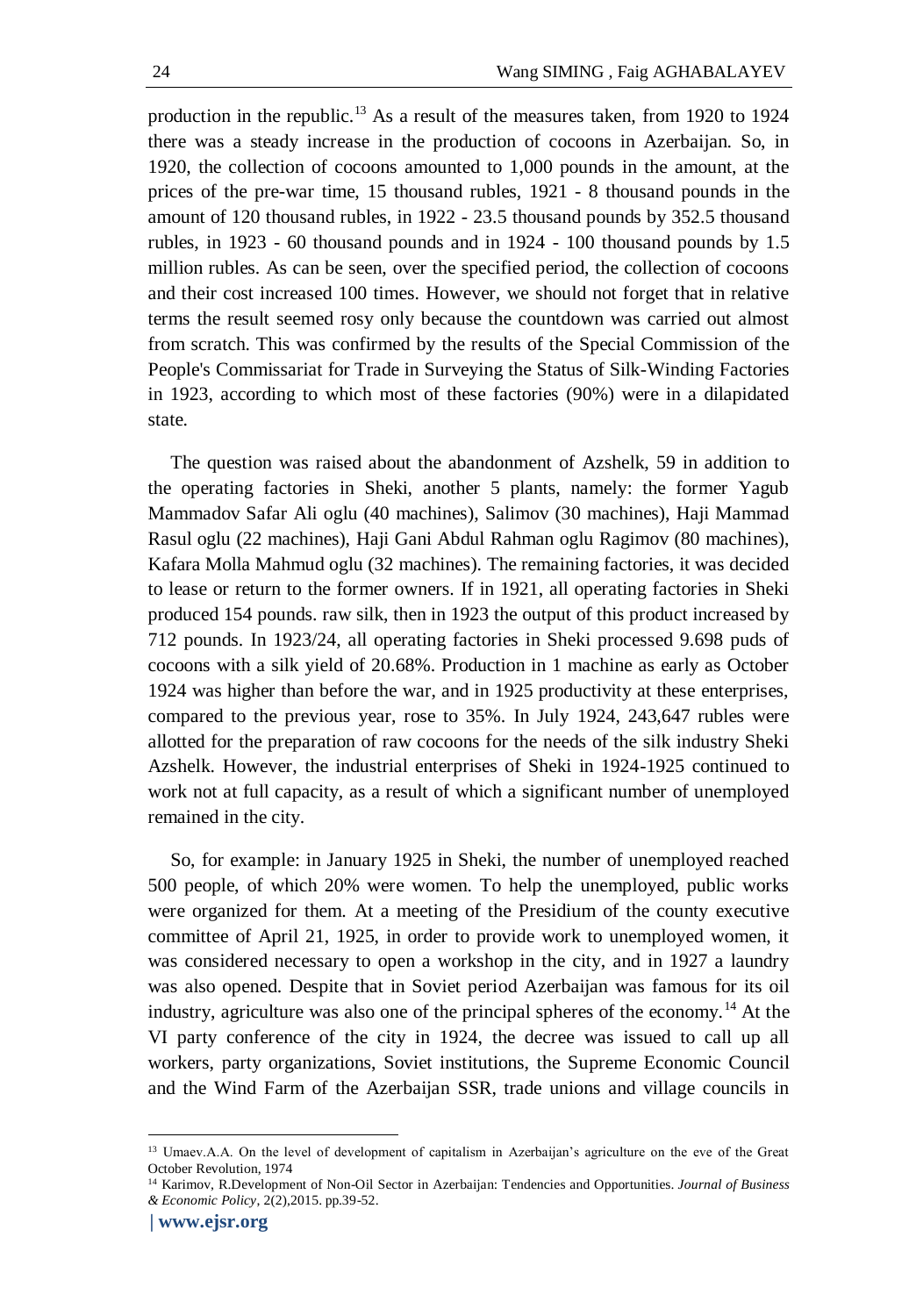Sheki county to help restore and develop the silk industry with all measures. The main raw material base for the silk industry in Sheki The silk farm of Sheki district continued to remain, the restoration of which the leadership of the republic paid special attention to, for example, at the IV Congress of Soviets of the Azerbaijan SSR in 1925. It was believed that agriculture in Sheki county increased 10% above the pre-war period: 1,500 boxes of grain were distributed to the peasantry in 1921, 5,000 in 1922, 9,000 in 1923, 13,000 in 1924, and 18,000 boxes in 1925. Five large factories were operating in Sheki in 1925–26, employing 850 workers, and factories producing between 235 and 260 pounds of silk per month. The local authorities carried out some work to repair and rebuild the destroyed enterprises, and re-equip the factories and plants that had come into operation. So, at the factories that entered into force during this period, there were: at factory No. 1 - 60, No. 2 - 52, No. 3 - 170 machine tools of the Italian system, factory No. 4-60 and No. 5 - 66 machines of the local system. In 1925, a silkworm research station was established in Ganja, the functions of which included systematic research work on silkworming. Along with the reconstruction and re-equipment of old ones, at the end of the recovery period in Sheki began work on the creation of new industrial enterprises. In particular, in 1927 the construction of a large silk mill in Sheki was started. The growth of silk industry production was due to the inclusion of new production units, namely, two factories in the second half of 1927, and the introduction of a second shift by Azshelkom at all existing enterprises of the city's silk industry.

For the further development and reconstruction of silk enterprises, Sheki SNH of the Azerbaijan SSR allocated 3 million rubles. In the years 1933-1940 in view of the growth of domestic and industrial needs of the city of Sheki, the construction of a second-stage power station was required. Despite certain successes achieved in the development of the silk industry of Azerbaijan for the period from 1933 to 1940, there were significant shortcomings of both an objective and subjective nature. Azerbaijan was still a source of raw materials for the Russian silk industry. Due to the lack of a dyeing factory in Azerbaijan, silk was exported from the republic to Moscow, Tbilisi for the dyeing and drawing process. The organization of the final production of products was hindered by the Soviet leadership, despite the wide opportunities for the comprehensive development of the silk industry in Azerbaijan.<sup>15</sup> In a decree of the Council of People's Commissars of the Azerbaijan SSR of December 1936 on the main plan for expanding the Sheki silk industry, a number of measures were planned - the completion of the construction of a dyeing factory for silk and semi-silk fabrics by 3,500,000 meters; in 1939 - a silk-spinning factory, which accounted for 55-60% of the output, consisting of 16 thousand tons of yarn; in 1940 - factories for the processing of residues of both raw materials and residues of all silk-spinning factories in Azerbaijan; in 1941, it was planned to build and commission a silk-spinning factory for 500 machines. But in the face of

<sup>&</sup>lt;sup>15</sup> Gubaidullin A. Feudal classes and peasantry in Azerbaijan in the 19th century, 1971

**<sup>|</sup> [www.ejsr.org](http://www.ejsr.org/)**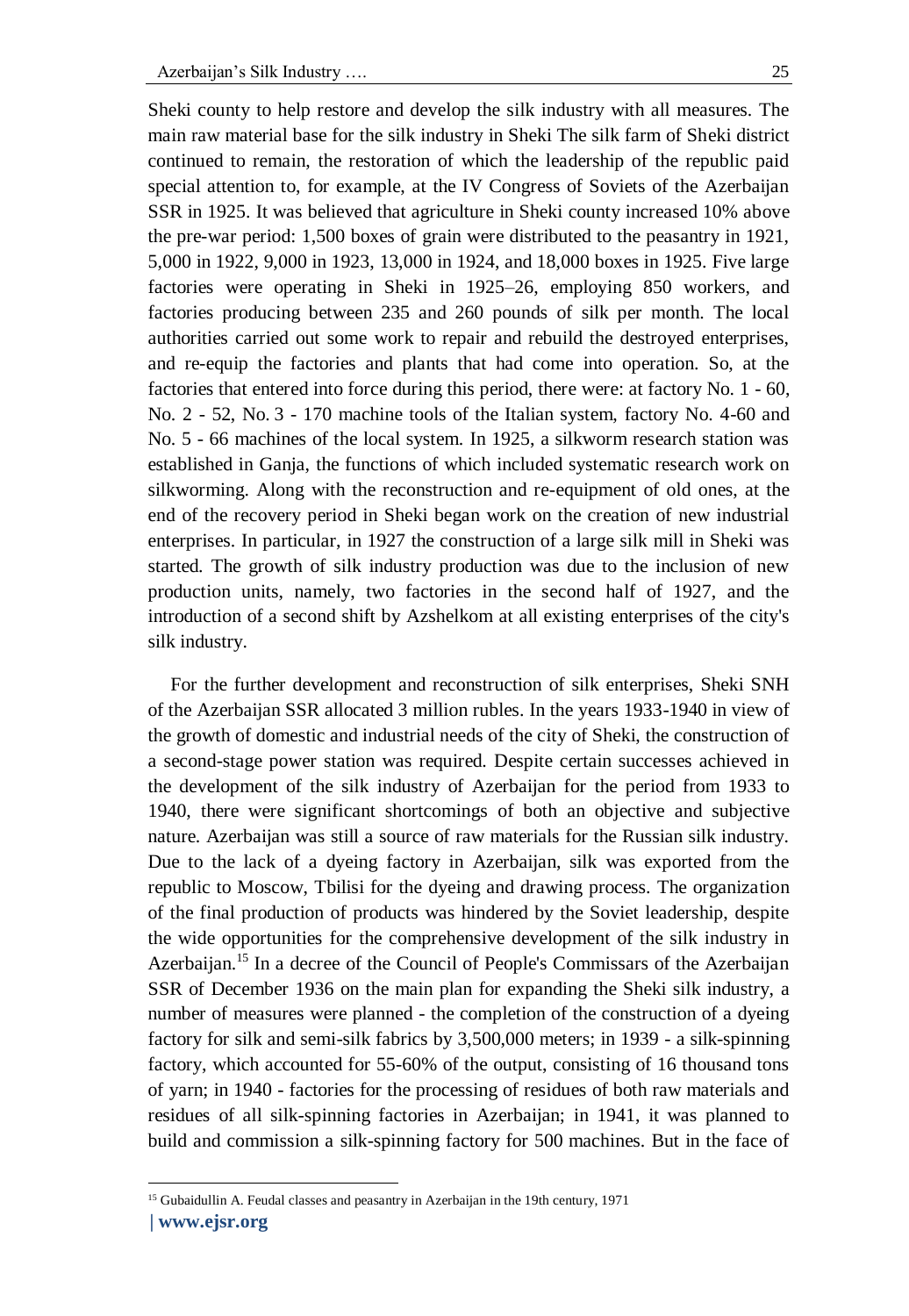violation of the principles of democratic government and the rule of the administrative-command system, restriction of the sovereign rights of the republic, the well-known decree of the Council of People's Commissars of the Azerbaijan SSR on the main plan for expanding the silk industry in Sheki was never implemented. A big brake in the development of this industry was a large staff turnover. Only in 1937, 3,597 arrived at the silk factory in Sheki, and 3,866 people left. As you can see, there are more departures than arrivals, which in itself already indicates a disadvantage. Due to the fact that during this period there were no trained specialists, newly equipped factories were often idle. In addition, the factories experienced difficulties with fuel, as a result of which the machines did not work. So, for example, in November 1935, due to the lack of fuel oil and lack of energy, 3609 machines were idle in the factories, of which: in the torsion workshop - 2067, in the third factory - 1273, in the fourth - 184, in the fifth - 95. Like in all sectors of the economy, in the silk industry of Sheki there was an incorrect and untimely wage of workers. All this led to the failure to fulfill production plans. Since 1937, in many areas of production, as well as in the silk industry, there was a lag in the implementation of plans. Suffice it to say that for 9 months of 1937, 10.683 kg of silk were produced in the torsion block of factory No. 3, which was 4 thousand 359 kg less than planned; The 9-month silk twist plan was completed at 61.7%. In 1937, 18 million rubles were allocated for the reconstruction of old and construction of new enterprises in Sheki, of which 2.5 million rubles intended for 84 reconstruction of the torsion and weaving mill them. Lenin, 2 million rubles for the construction of a dyeing factory and 1 million rubles for the construction of a new silk mill. At the end of the second five-year plan, the silk factory produced products: pure silk group (crepe-corrugation, crepe-canvas, glass, canvas) - 43.2% against the planned 34.4%, and semi-silk group - 56.8% against the planned 65.6%. In the total volume of silk fabric production in the South Caucasus, the share of Azerbaijan amounted to 24.3%, i.e. almost a quarter.

As a result of the implementation of measures to automate and mechanize production, the work of the workers was somewhat facilitated, and their working conditions improved. In 1938, for the first time, automatic two-shuttle silk-weaving machines were installed at Sheki silk processing enterprises to produce crepe de chine, which had not been produced in Azerbaijan until then. The general longterm plan for the development of the silk industry in Sheki also provided for the construction of a new dyeing and finishing factory with a production capacity of 3 million 500 thousand meters of silk and semi-silk fabrics. The decision to organize and equip the dyeing workshop was caused by the need to complete the production cycle for the production of finished fabrics. It is known that until 1938, silk and semi-silk fabrics produced in Azerbaijan were dyed and trimmed in Moscow, Tashkent, Tiflis, which created oncoming traffic, difficulties in controlling product quality and financial difficulties for enterprises.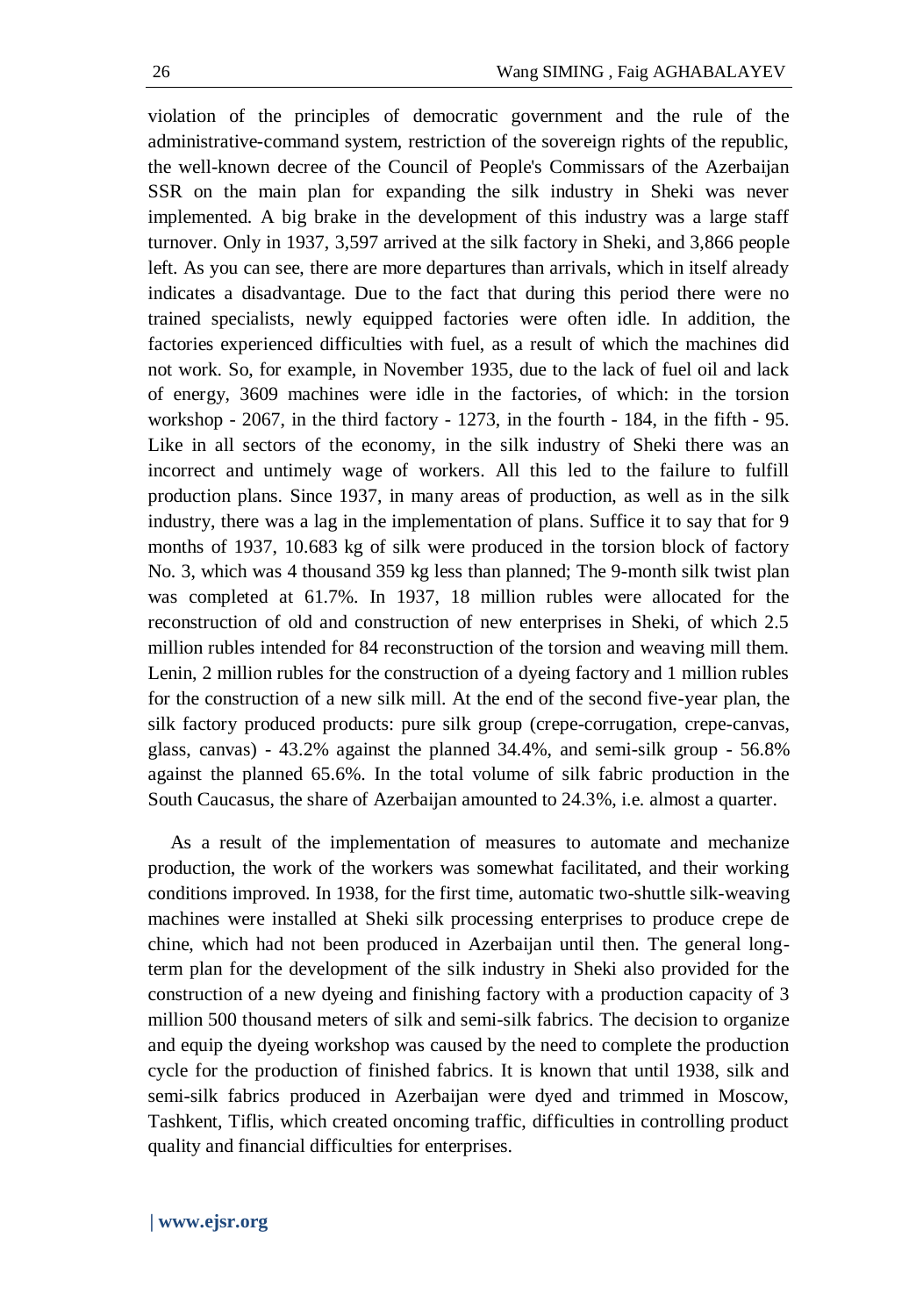The construction of the dyeing shop was completed and put into operation in 1942. However, this year the workshop was not able to operate at full capacity due to the lack of fuel used for the needs of the front. Therefore, of the planned finished fabric in the amount of 850 thousand meters, 104 thousand meters were actually dyed, the rest of the manufactured products continued to be dyed in Tiflis, and at the end of the year partially at the plant named after Lenin in Baku. During 1928- 1941 in Sheki, a brick factory, a mill, a construction and lemonade plants were put into operation. Having discussed and approved the third five-year plan for the development of the national economy of the USSR (1938-1942), the 18th Congress of the CPSU on March 10, 1939, noted that this plan was an important step in solving the country's main economic task. The third five-year plan for the development of the national economy, like the previous ones, provided for the further development of all sectors of the national economy of the national republics, including Azerbaijan.<sup>16</sup> It was planned to launch industrial construction not only in Baku, but also in other cities of the republic. Over the five-year period, it was planned to build a silk- winding factory in Sheki, cocoon-winding factories in Khankendi and Ordubad, expand the cement plant in Tauz, commission ginneries in Salyan and Karadonly. The construction of a large lime plant in Sheki began, giving 100 tons of products per day, for the construction of which 160 thousand rubles were allocated. The brick factory was subject to mechanization, for which 86 were supposed to spend 300 thousand rubles. As a result of surveys in the Sheki mountains, it was revealed that cement can be obtained from stones located in the strata of the Ag-tepe hill. Therefore, in the third five-year plan, it was planned to build a cement plant, with a production capacity of 50 thousand tons per year.<sup>17</sup> Near the plant, the creation of the Enterpit workshop was supposed.

The third five-year plan provided for the construction of enterprises in the light and food industries. So, in Sheki, it was planned to build a beer factory with a production capacity of 300 million liters per year, a caramel factory. Given the growing needs of the population, the construction of a furniture factory, a pavilion, a refrigeration plant, a machine mill equipped with new equipment was also planned in Sheki. According to the approved project, in the Third Five-Year Plan 52 million rubles were allocated for the expansion of the silk industry and for new construction work. In 1937, 3 thousand people worked in all the factories of the city. B. at the end of the Third Five-Year Plan, their number was planned to be increased to 8 thousand people. Around the silk factory was planned to build a workers' village. According to the plan of 1938, 1 million 4 thousand were allocated for the construction of the dyeing shop. rubles, twisting shop - 300 thousand rubles., For the completion of the cocoon production base - 70 thousand rubles, for the repair of the plant - 300 thousand rubles. In 1939, the plant them

<sup>16</sup> Huseynov, T., Rustamov, A. and Babashov, Z.. Modelling the impact of exchange rate volatility on agriculture sphere: In case of Azerbaijan. In: *37th International Scientific Conference on Economic and Social Development – "Socio Economic Problems of Sustainable Development"*. Baku: Azerbaijan State University of Economics (UNEC), 2019.pp.1063-1072.

<sup>&</sup>lt;sup>17</sup> Garsevanov M. Essay on the state of irrigation in Transcaucasia in 1882. Tiflis, 1882

**<sup>|</sup> [www.ejsr.org](http://www.ejsr.org/)**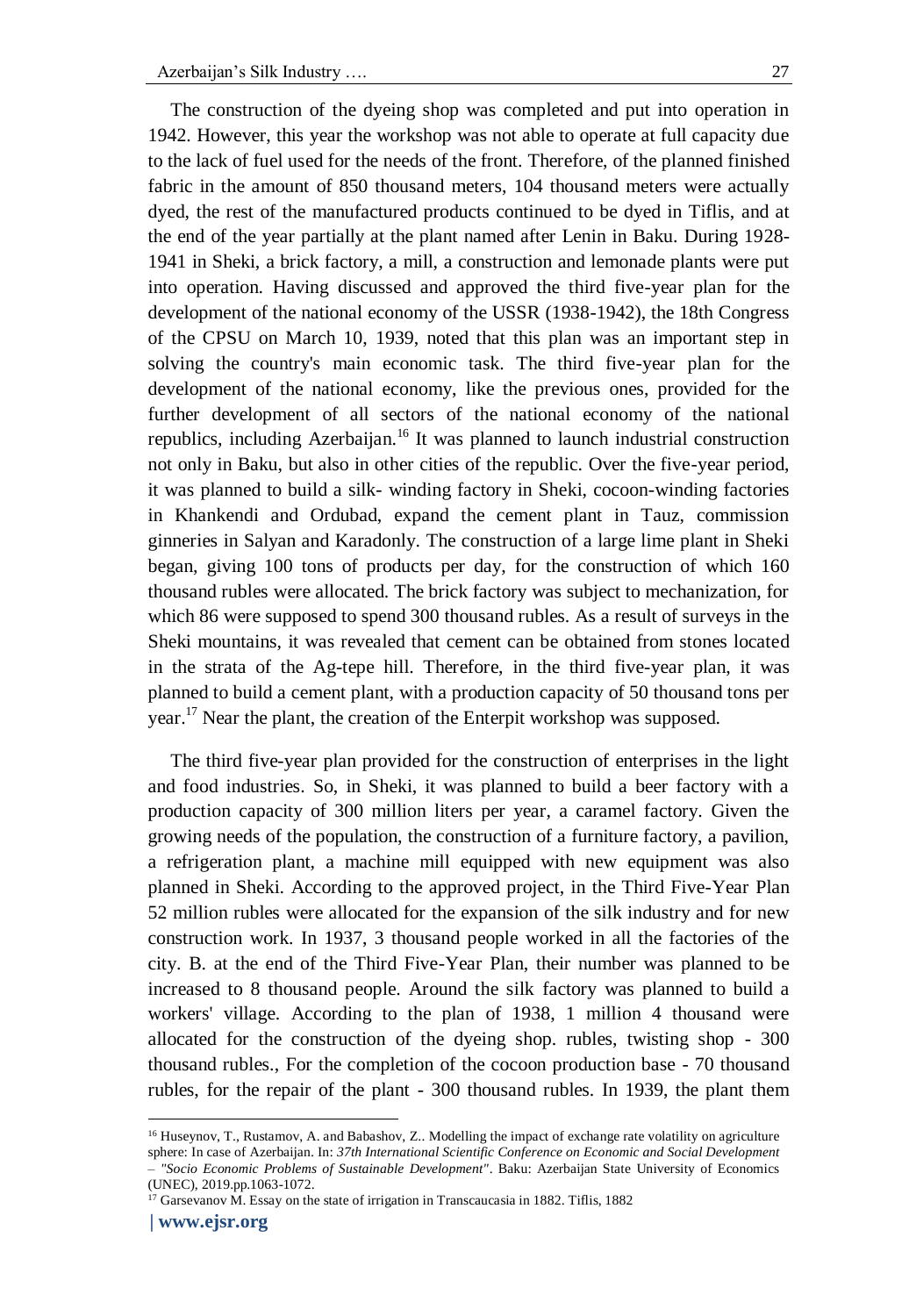Lenin gave production of 12 million rubles. Over the years of the two five-year plans, certain shifts were also observed in the cottage industry. Single handicraftsmen united in an artel. In 1938, artisanal artels released 5 million rubles consumer goods. Three artisan artisans Sheki united about 500 artisans. A prominent place was occupied by the artel industrial complex named after Kirov, having 13 workshops. This artel produced about 60 different consumer goods. In the artel them Kirov in 1938 employed about 300 workers. The YeniZakhmet artel produced shoes and other leather goods, and the Stakhanovets artel made confectionery. For the reconstruction and re-equipment of the shops of the Artel them Kirov in 1938 invested 60 thousand rubles. Towards the end of the 1930s, a critical situation developed in the Sheki silk farm, which not only did not provide for the growing needs of the silk industry, but even steadily decreased in three or four pre-war years.

Over the past prewar years, the plan for cocoon procurement in the republic has not been systematically implemented. So, in 1937, the cocoon procurement plan was implemented by 86.5%, in 1938 by 86.8%, in 1939 by 96%, and in 1940 by 81.1%. And, as a result, in these years the plan for the production of silk was not implemented. For example, in the first quarter of 1938 it was planned to produce 37 thousand 431 kg of silk. However, 26 thousand 340 kg of silk were produced. The plan was only 70% complete. In a resolution of the Council of People's Commissars and the Central Committee of the Communist Party of Azerbaijan dated February 15, 1939, the extremely unsatisfactory state of sericulture in the Azerbaijan SSR was noted. The main disadvantages of sericulture in Azerbaijan were: a decrease in the number of old mulberry stands, unsatisfactory development of new mulberry plantations, their neglected condition due to insufficient cultivation and irrigation, low technical level of existing dredging plants, insufficient production of hybrids, lack of knowledge of their regionalization, lack of coconut dryers, failure to take measures to improve quality and primary processing of cocoons.

#### **Current Silk Industry: Structure, Interaction and Politics**

Year by year the share of the non-oil sector in the GDP of Azerbaijan is increasing.<sup>18</sup> Sericulture in Azerbaijan is a part of farming that raises non-oil capability of the nation's economy. The creation of new covers in Azerbaijan is wanted to be expanded as much as 6,000 tons by 2025. The making of mulberry seedling ranches so as to extend silkworm feed base is likewise conceived. At the state's cost, 3.5 million seedlings have been brought into the nation in recent years from the People's Republic of China to fortify silkworm feed base and have been

<sup>&</sup>lt;sup>18</sup> Gunes, M., & Hajiyeva, H.The Stages of Development of The Transition Economy: The Case of Azerbaijan. International Journal of Academic Research in economics & Management Sciences. 9(2), 2020.pp.89-101.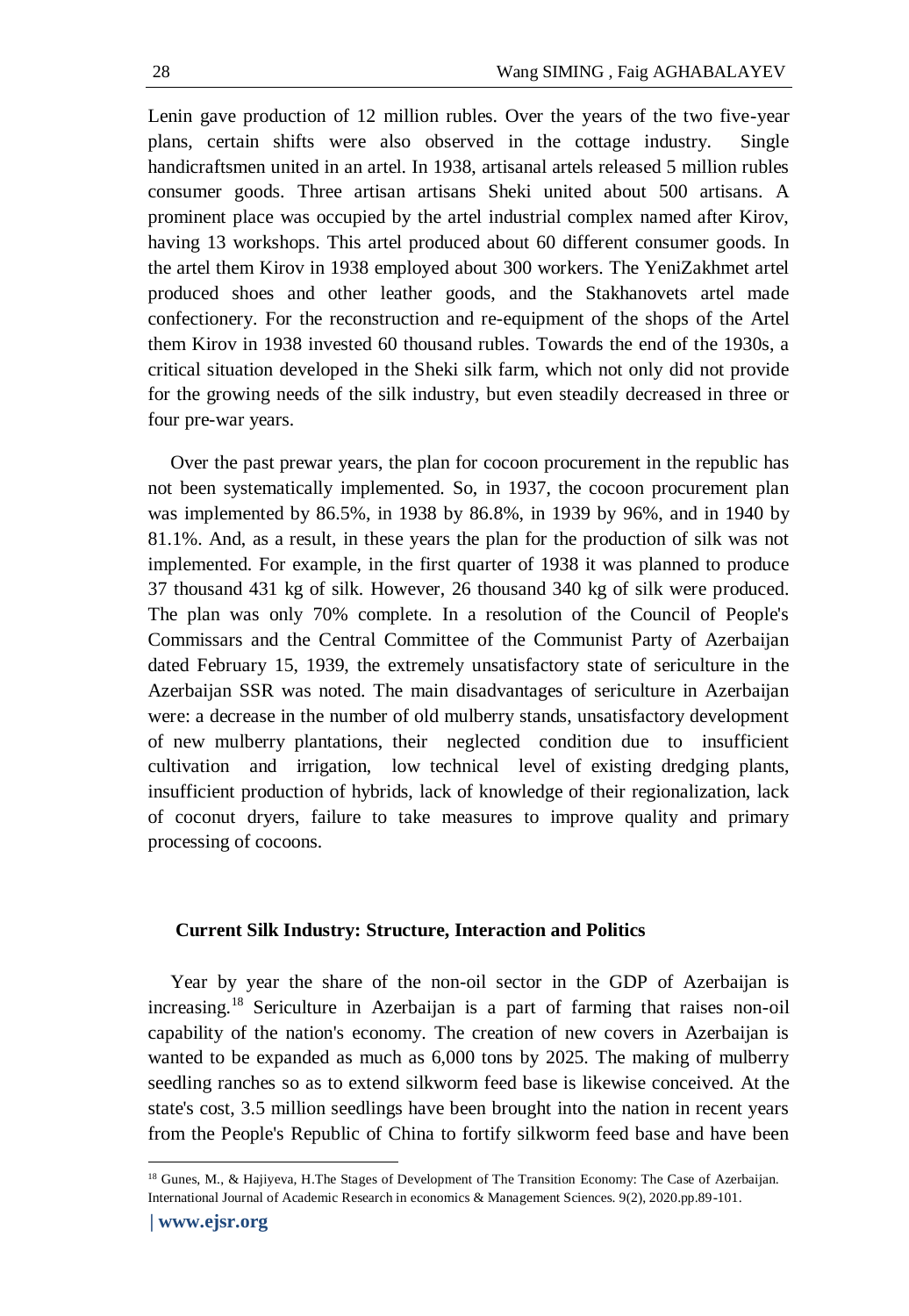planted with Chinese innovation in 350 hectares in 38 districts of the republic based on division. These seedlings have leaf yields for the silkworm creation with high richness in nearby soil and atmosphere conditions. In such manner, so as to execute the State Program, sprouts from seedlings, which were imported from China in the earlier years, were planted on the region of 1 hectare having a place with the Tartar Regional Agrarian Science and Innovation Center. It was wanted to develop 200,000-250,000 bits of mulberry seedlings.

These days, sericulture is one of the principle bearings in the horticulture improvement picked by the state. As a major aspect of the execution of the State Program of Azerbaijan on the advancement of cover and silk creation for the period 2018-2025, 1,000,000 mulberry seedlings were brought into Azerbaijan from the People's Republic of China. The main aftereffects of the State Program are as of now clear. In the event that in 2015, an aggregate of 236 kilograms of cases were gathered in the nation, in 2016 effectively 70.7 tons were delivered, and in 2017 this figure arrived at 245.2 tons. As per the state program of case and sericulture, Sericulture has been spread all through the nation since old occasions is as yet growing today.

Generally, agriculture is still the main area of the economy of Azerbaijan and has a great positive influence on employment level in the rural regions.<sup>19</sup> The historical backdrop of sericulture in Azerbaijan goes back to right around 1,500 years. With regards to silk in Azerbaijan, the primary spot that strikes a chord is the antiquated city of Sheki, which once considered the biggest place for the creation of silk and silk cultivating in the Middle Ages. Fragile textures, wonderful garments, and vivid kelagayis (silk headscarf) made by Sheki skilled workers from crude silk, were traded to far off nations, so the city got celebrated for its silk all through the world. In the Soviet time frame, Azerbaijan positioned second after Uzbekistan for the creation of silk casing yet was viewed as first.

Agjabedi which is one the Aran locale's regions is transcendently horticultural territory. Cotton, flour and silk prosper in the area since previous Soviet Union period. The creation of silkworm casings in the Agjabedi area of Azerbaijan is intended to arrive at 50-60 tons. In 2018, the creation of silkworm cases arrived at 37 tons, having expanded 2.2 occasions longer than a year. The ranchers' pay from the creation of silkworm covers surpassed 330,000 manats. Seedlings are conveyed for nothing out of pocket by districts as per got demands. In the pre-chosen zones of the areas, planting of mulberry seedlings will be completed utilizing Chinese innovation under the management of a specialist welcomed exceptionally from this nation. China turned into Azerbaijan's fourth biggest exchanging accomplice in 2017.

<sup>19</sup> Khalilov, H.Sustainable agricultural production in Azerbaijan: Current situation and main tasks. *Azerbaijanian Journal of Economics and Social Studies*, 3,2015 pp.6-23.

**<sup>|</sup> [www.ejsr.org](http://www.ejsr.org/)**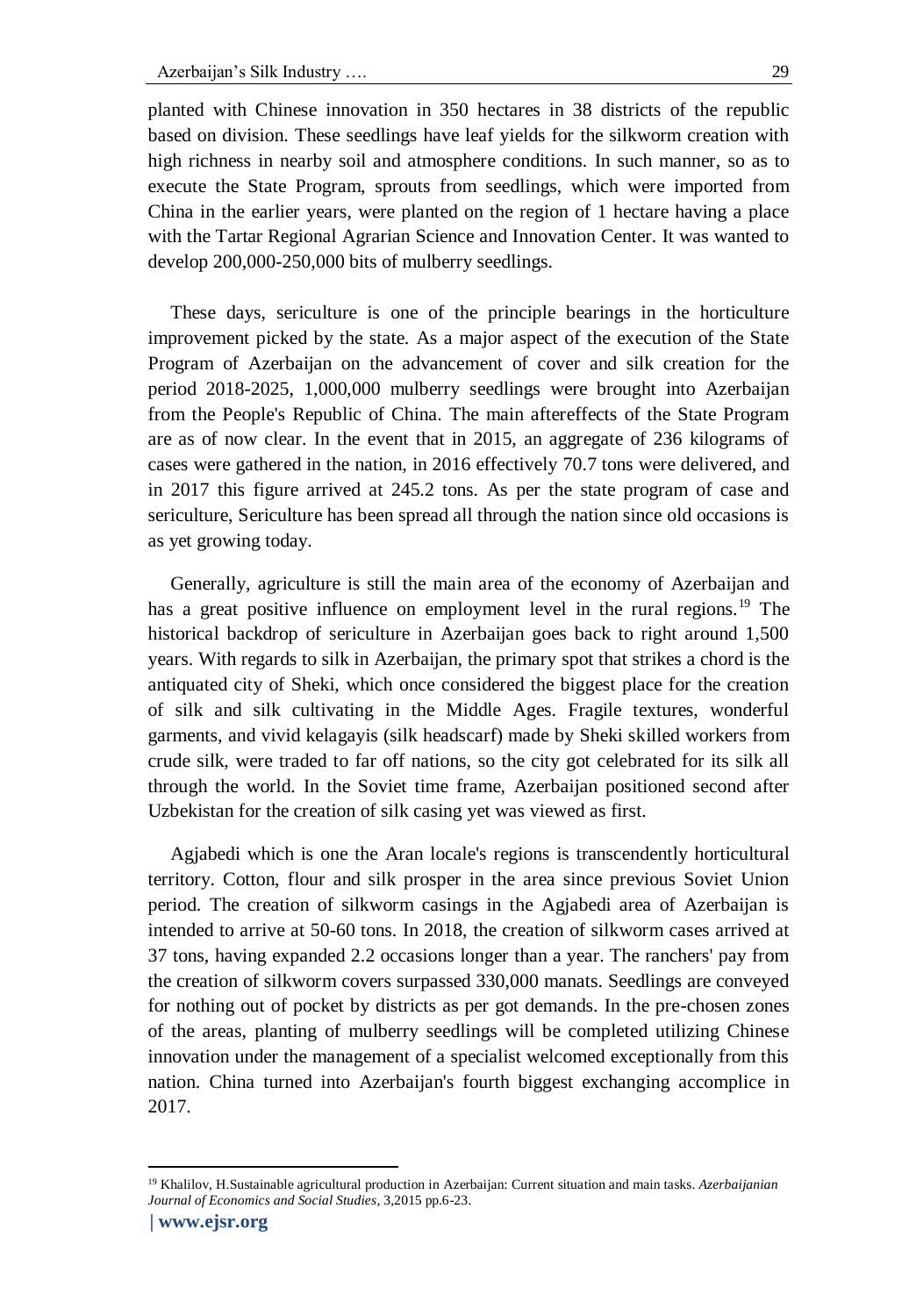Customs information of Azerbaijan assessed two-sided exchange at a record near \$1.3 billion out of 2017, that is 33 percent more contrasted with the earlier year. Fares expanded by 63.75 percent to \$443.8 million, and bought more than 21.4 percent to \$854.5 million throughout the year. The principle merchandise sent out from Azerbaijan to China a year ago were substance items, fuel, plastic products and items manufactured of it. Electrical gadgets, hardware and its extra parts, vehicles and extra parts, apparel and embellishments, earthenware items, family things were brought from China to Azerbaijan over the previous period.

The Azerbaijani material and silk production will have a future back after an emotional droop. A few activities are helping the conventional business to make a new beginning. Azerbaijan needs to resuscitate its once solid material, silk and attire industry. The comfortable climate of Azerbaijan assists in achieving high efficiency in agricultural production and farming in all parts of the country.<sup>20</sup> In 1990, the area actually represented just shy of 18 percent of the absolute modern creation in 2017 it was simply 0.5 percent. Future speculation exercises will be controlled by a few activities. These incorporate the usage of projects for the creation and preparing of cotton and silk casings for semi-completed and completed products, the foundation of a modern park for light industry in Mingatchevir and the foundation of parts of the Azerkhalcha organization for handmade floor coverings.

Toward the start of the 1980s, cotton development blast in the nation with a yearly gather of more than 1 million tons of crude cotton. The breakdown of the Soviet Union, the change emergency during the 1990s and general disregard nearly carried the business to a stop. In 2015, the collect arrived at a noteworthy low of 35,000 tons of crude cotton.<sup>21</sup> In 2017, 207,000 tons of crude cotton were reaped. A killjoy is the low normal yield of 1.52 tons per hectare in 2017. The administration declared expanded help for soil water system and specialized gear for makers. By 2022 the gather is relied upon to ascend to 500,000 tons for each year. Tasks are made arrangements for the reestablishment of existing and the development of new cotton ginning factories and handling of cotton filaments into yarns, textures and completed items. By mid-2018 there were eight turning plants in the nation with an all out yearly limit of 44,600 tons of yarn. Most importantly among the yarn makers in Uzbekistan are the organizations Mingatschewir Textil, MKT Istehsalat Kommersiya, ASK Textil Sumgait and Azeripek which is otherwise called Ipek Scheki.

<sup>20</sup> Mirzayev, N. The Role of Effective Use of Land in Grain-Growing. Entrepreneurship in Azerbaijan. *Baltic Surveying*, 10, 2019.pp.31-35

<sup>21</sup> Humbatova, S. and Hajiyev, N.Ecological agriculture and land resources in Azerbaijan. In: *55th International Scientific Conference on Economic and Social Development*. Baku: Varazdin Development and Entrepreneurship Agency (VADEA),2020. pp.242-256.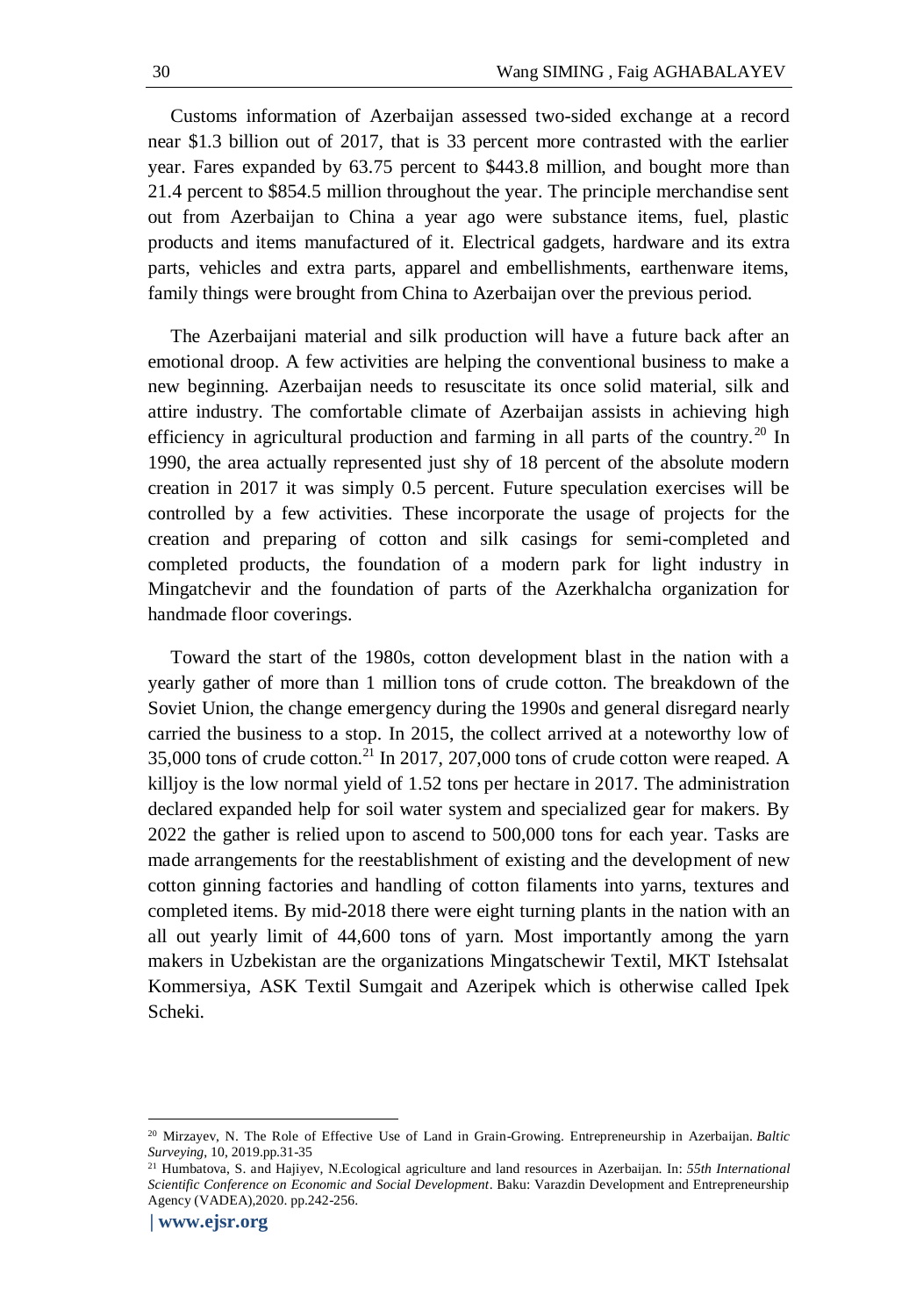Starting from 2016 the silk business, which came up nearly to a stop, has now been moving once more. The yearly creation of cases is relied upon to ascend to 6,000 tons untill 2025, guaranteeing a yearly creation of as much as 600 tons of crude silk. In 2017 244 tons of casings were delivered after the result of 71 tons in 2016. The development of the silk factory Azeripek in Scheki is at the head of the undertaking list. The mediator association is the Azerbaijan State Industrial Association, to which Azeripek and different organizations are detailing. The development of another silk turning plant with a yearly limit of 3,000 tons of yarn was arranged. The government of Azerbaijan made investment in reconstruction of a facility where silkworm is bred.<sup>22</sup>

Set up in 1931 and later extended the silk factory in Scheki was the lead of the silk business in the Soviet Union during the 1970s and 1980s with nearly 7,000 lasting workers. It created as much as 400 tons of crude silk every year and provided more than 100 industrial facilities with silk yarn and bend. Wasteful privatization, budgetary issues, absence of crude materials and deals challenges consistently prompted creation stoppages. The present limits permit a yearly creation of as much as 135 tons of crude silk as it were. Because of specialized issues, the production line can't create completed textures. In 2016 set up Industrial Park for Light Industry in Mingatchevir, nine manufacturing plants for the creation of material and garments items and other textile industry items are to be constructed. The development of more creation offices were arranged. In February 2018 the organization Textile Mingatchevir opened the initial two processing plants in the mechanical park. It expects to deliver as much as 20,000 tons of cotton and mixed yarn every year.

Azerkhalcha, the organization for the creation of hand-woven floor coverings, has an aggressive objective: 30 local rug weaving factories are to be set up by 2020. Before the finish of 2017 ten branches have just been opened and a further 20 will be included 2018 and 2019. Azerkhalcha was established in 2016 on the activity of the administration. From 2020, around 5,000 workers will deliver handwoven floor coverings under the Azerbaijan Carpet name for homegrown and unfamiliar business sectors. The extension plans for the creation of hand-woven rugs result from the in 2018 embraced state program for the advancement of rug workmanship in Azerbaijan and the Nakhichevan Autonomous Republic for the years 2018 to 2022.

Azerbaijan is able to be successful with certain preferences as a creation area for the material and silk industry just as for the garments business. These incorporate an adequately accessible and immediately prepared workforce, low pay costs, charge and different inclinations in mechanical zones and great conditions for the offer of the merchandise. Great deals openings result from the international

<sup>22</sup> Van Berkum, S. Market and competitiveness analysis of the Azerbaijan agricultural sector: an overview. *Wageningen Economic Research,(2017)*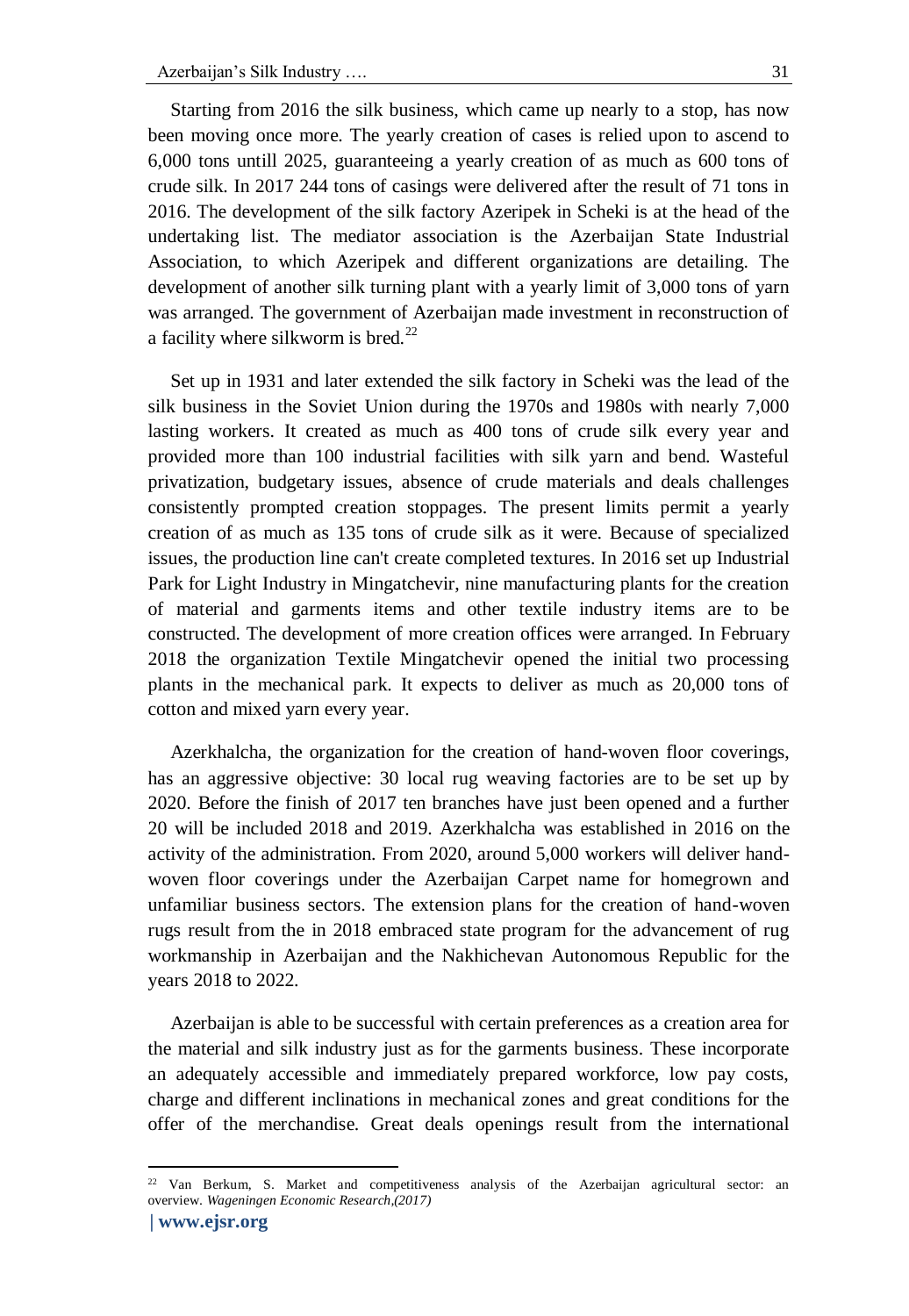alliances with the nations of the Commonwealth of Independent States and the fare occasions to Turkey. No import obligations must be paid for fares to these nations. Attire producers from EU nations with the expectation of trading to these nations can profit by this. A few organizations, particularly from the Baltic States, are presently investigating their chances for a market section. The Azerbaijan Textile Industry Association sees a requirement for activity with respect to the administration concerning the structure conditions for the homegrown apparel producers. For instance, the duty trouble on imports of frill, for example, cements, fastens and snap clasp and zippers ought to fundamentally be diminished.

Driving makers of clothing and other completed material items incorporate Baku Textile Factory, Accord Textil (Agstafa, part of the Accord Industrial Holding), Alyans Tekstil (Sumqayit), the attire manufacturing plant in the Gilan-Textile Park (Sumqayit), and Debet Uniform (Baku). The plants chiefly produce workwear and outerwear. It is known, that the state strategy spent now for the further reinforcing of the public economy is coordinated on increasing speed of improvement of the branches which are not worried to oil area, based on sane utilization of the large monetary victories accomplished in oil area of the nation. Taking into account it, the sericulture advancement can assume the significant part being developed of two significant parts of the nation not worried to oil area - light industry and the agribusiness. Simultaneously, because of sericulture advancement, the crude silk got from handling of deliberately significant crude material - covers of the silkworm, can be acknowledged on the planet showcases because of what inflow of an investment to the public economy will intensify.

For right and goal (on the legal bases) reasons of done modern - innovative cycles, work and relations of creation every which way of sericulture, and furthermore for a right assessment of value made items (for instance, silkworm eggs, new covers, dry covers), presence of administrative legitimate base is required. This base will comprise of different guidelines, standards and details of the charge of materials and time for did works in different ways of sericulture, and generally significant of state norms on casings of the silkworm - new, air - dried and squander cases. These guidelines in sericulture of the republics are accessible.<sup>23</sup> Notwithstanding, every one of them are acknowledged during the Soviet power, have gotten obsolete and today don't compare to prerequisites of unregulated economy. Furthermore, new public principles in republic till now are not created. In spite of it, there is a straightforward choice of this inquiry.

One of the fundamental motivations behind sericulture improvement in republic is the creation of enough nearby covers for difficult situation free work of the silk reeling produces of Sheki Ipak J.S.C. with full limit. Simultaneously, for inconvenience free work of this endeavor with full limit, close by with enough

<sup>23</sup> Ismayilov, A., Babaev, M. and Feyziyev, F.The correlation of Azerbaijan arid soils with WRB-2014. *Eurasian journal of soil science (EJSS)*, 9(3),2020 pp.202-207.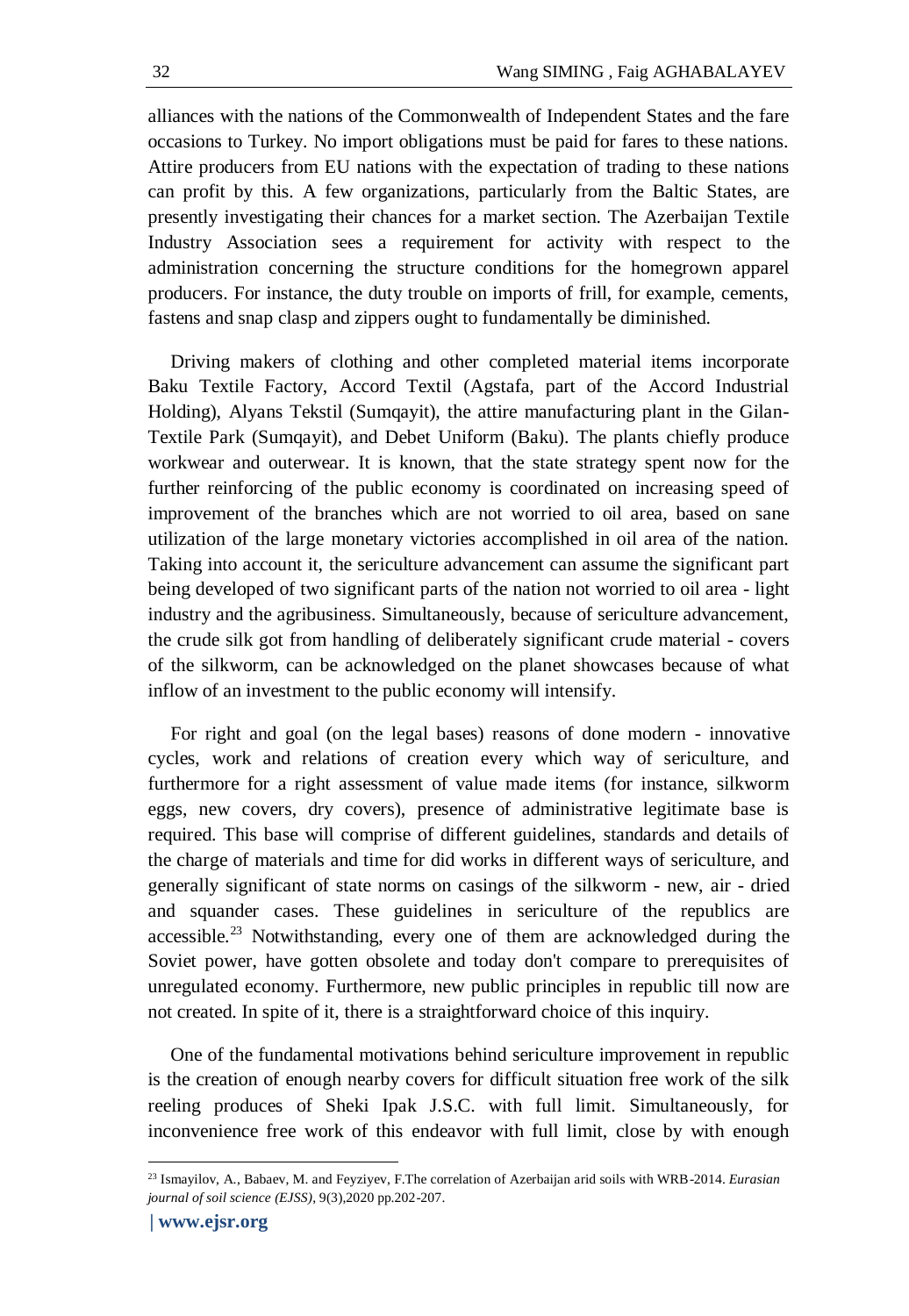casings, it is required likewise the relating specialized and innovative conditions giving monetarily powerful production. Subsequently, the administration of Sheki Ipak J.S.C., with the end goal of making of required conditions, has done various activities. Mechanical premises of silk reeling units, units on preparing side-effects and heater house are totally fixed. In the units are done fix and change works of every single specialized development and the cycle hardware, including multiends silk reeling machines, the ventilating framework was set up. The manufacturing plant was given by flammable gas. Close by with it, for development of working states of laborers, are manufactured various family protests, satisfactory to present day sterile and clean standards. Moreover, in order to protect the soil from pollution, the government took control over the utilization of chemicals in the sector of agriculture. $^{24}$ 

Close by with the completed activities, the administration of business entity, for increment in limit of the endeavor, plans acquisition of two unfamiliar programmed silk reeling lines. Accordingly, considering acquisition of two unfamiliar completely programmed silk reeling lines, yearly creation of crude silk at the venture will make 216.9 tons. Clearly, in 2013 it was conceivable to give needs of silk reeling fabricate totally for the record of neighborhood casing creation. Also, till that time, for full support of production with crude material, it is fundamental yearly to convey from abroad dry casings. Simultaneously, in 2014-2015, inferable from huge increments of dry cases creation in republic, it was conceivable to surpass the arranged level makes of crude silk in 2014 on 46 ton, in 2015 on 80 ton.

Today, China employs over 1 million people in the silk industry and 700,000 in India. The income of 20,000 families in Thailand depends on silk production. Now only 5 countries - China, India, Uzbekistan, Brazil and Vietnam are the largest silk producers in the world. Currently, the world produces about 80,000 tonnes of silk. About 70% of this amount belongs to China. Italy is the largest importer of silk thread today, despite the efforts of senators in Rome two thousand years ago to ban the import of silk. The country with the highest use of silk is Japan. The United States is also one of the largest exporters of silk textiles and clothing.

In the global market, the price of silk is increasing. Today, Europe plays a key role in the processing of silk. The leading countries are Italy, Germany and France. Different European silk garments, as a rule, offer high fashion and are very expensive. Most famous fashion designers and designers work on silk garments. Now, silk processing is gradually moving to Eastern countries, where designers and fashion designers set up their own centers. But this does not mean that everything in the silk industry is like silk. Silk manufacturers have always had certain problems and are still there. The emergence of new synthetic products

<sup>24</sup> Mammadli, M., Prospects for the export of agricultural products in Azerbaijan. In: *55th International Scientific Conference on Economic and Social Development*. Baku: Book of Proceedings,2020, pp.496-505.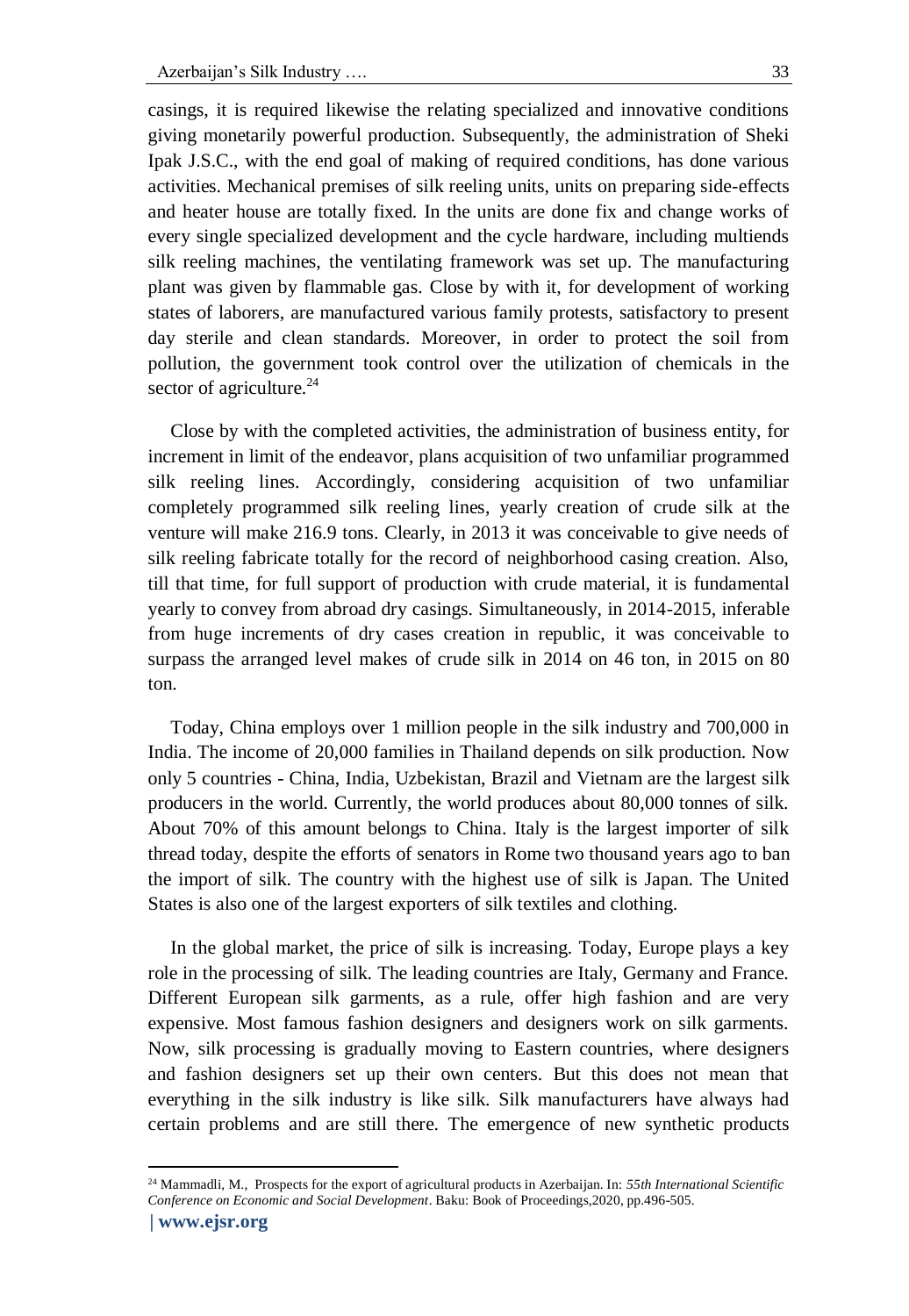undermines the image of silk, and economic crises cause a drop in sales. In several countries, silk-producing centers are closed. In Japan and Korea, this is clearly felt. The World Trade Organization proposes to promote the benefits of this product so that it does not reduce the production of silk. Thus, silk is a natural product that is not harmful to the environment and human health. It can be used for other purposes besides clothing manufacture.

Significant steps have been taken in Azerbaijan in recent years to develop culinaryism, and important decisions are made. All these activities are carried out under the control of the Head of State. The result is obvious that, for the first time since 2007, 70.7 tons of coconut products have been produced in our country, and about 1250 silver families have earned about 600,000 manat. In 2016, the President of Azerbaijan noted that cereal production was completely forgotten and a large part of mulberry trees was cut off, only 200 kilograms of coconut were produced in 2015 and the restoration of gardens was at least doubled. To respond to the President's recommendation for concrete work, 1 million 700 thousand mulberry trees were planted in 2015, and the revival of barley breeding was started in 37 regions. As a continuation of these activities, it is planned to increase the production of barber production to 1300 tons by 2019 and to work at full capacity of the Sheki Silk Factory. It should be noted that last autumn, more than 1 million 793 thousand mulberry trees were planted in the country, and high quality silk was distributed to 3013 silver families in 739 villages in 31 districts.

Another important step towards stimulation of production is the provision of 5 manat subsidies to the miners at the expense of the state budget for each kilogram of all types of silica, adopted by silk industry enterprises. According to other orders of the President, the Ministry of Agriculture has allocated 163,000 manat for purchase of cocoons, 600,000 for mulberry seeds, and 4.5 million manat for the reconstruction of the Gakh Breeding Silk Station, creation of additional production facilities and provision of modern equipment. A new season has already begun in a number of districts. As a whole, on June 1, "Sheki-Ipek" OJSC accepted 8717 tons of barrels and this process continues. Zardab (4157 tons), Aghdam (1296 tons) and Zagatala (933 tons) regions are ahead in terms of production and supply. Production of 36.5 tons in Fizuli, 24 in Zardab, 22.5 in Sheki, 21 in Zagatala, 17.5 in Agjabadi, 15 tons in each of Agdam, Imishli and Kurdamir regions is expected to be the largest producers.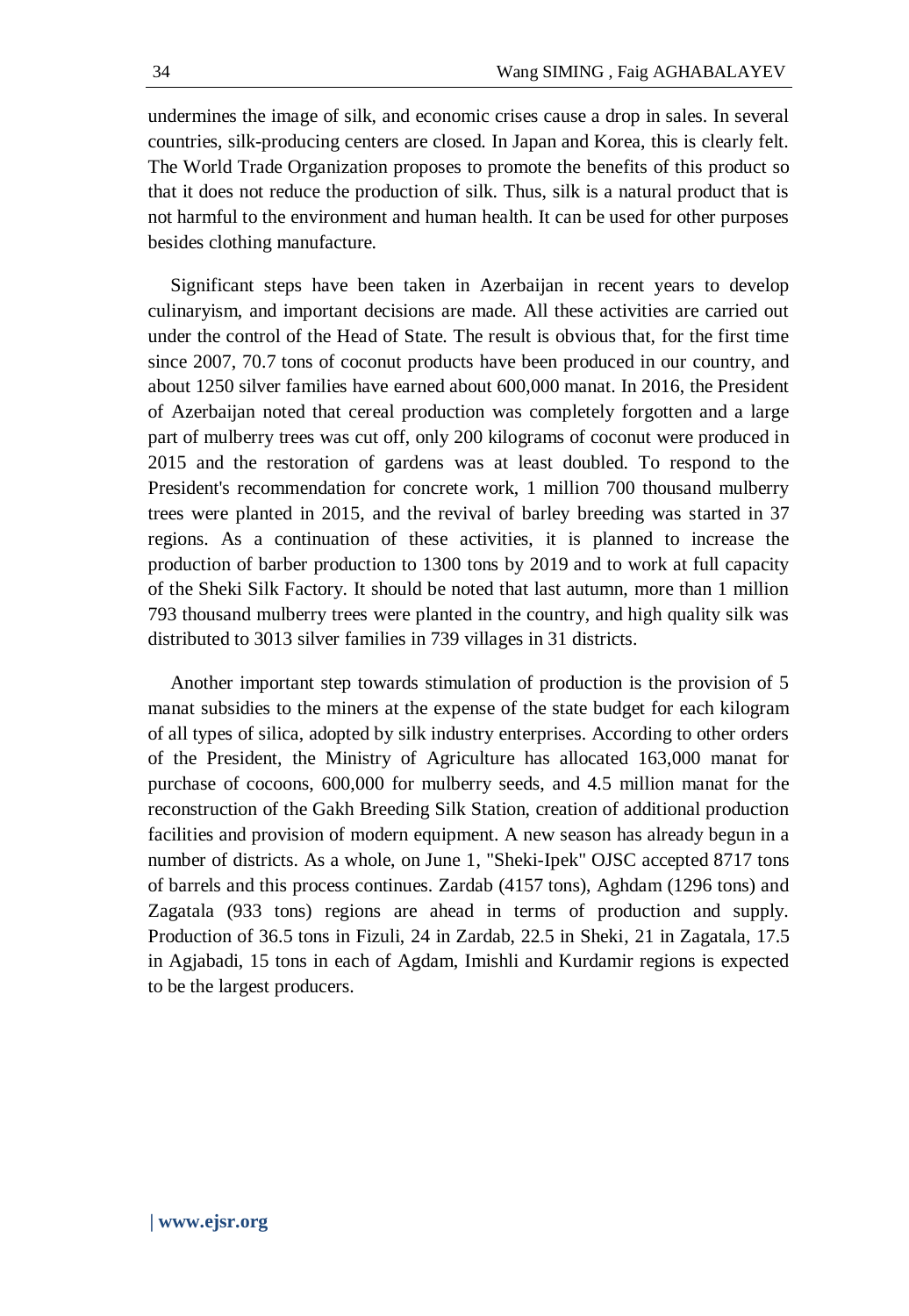#### **Conclusion and Strategy for future development**

According to archeological and ethnographic studies, silk has more than 2,000 years of history in Azerbaijan, and it is closely connected with the creation of the Great Silk Road. For centuries, Azerbaijan has been considered one of the world's centers of silk. According to experts, even in the V-VI centuries in silk coverings with gold work in Mingachevir were fashionable. Researchers say that Italian traveler Contarini, who was in Shamakhi in the 1970s, wrote high-quality silk fabrics. At that time, silk was supplied from Shamakhi to Russia, Iraq, Syria and other countries. Even in the thirteenth century, Italian traveler Marco Polo embodies the beauty of the silk pastures woven in Shamakhi and Barda. Y. Streis, a Dutch traveler who came to Azerbaijan in the 17th century, wrote that in the Shamakhi bazaar silk pastures with fur, silver and gold.

In the 16th and 17th centuries, Shirvan was able to maintain its dominance in the Middle East for silk production. Much of the Shirvan silk was shipped to many Asian and European countries. In the 17th century, Peter I intended to conquer the silkworms as he prepared to march across the Caspian. He was going to export raw land to Western Europe, including England, the Netherlands, France, and Poland after he seized these lands. The archives of that time can be found in the information of the Russian merchants exporting Astrakhan goods from Tabriz and Shamakhi in 1724. Studies show that the history of silk weaving in Sheki dates back to BC. Sheki has been the center of silk production in Azerbaijan and the Caucasus for many years. In the 19th century, the largest silk factory in the world was operating in Sheki.

St. Etienne and Lyon, France was one of the regular buyers of Sheki silk. At the beginning of the 19th century, Sheki was called the Caucasus Lion for his success in silk making. The fundamental shift in the development of silk production in Azerbaijan dates back to the 70s of the last century. During this period, silkworming in Azerbaijan developed again, producing about 7,800 tonnes of coconut per year. The Council of Ministers adopted a resolution dated March 3, 1971, on the initiative of Heydar Aliyev, "On Measures for Further Development of Silkworming in the Republic of Azerbaijan".

This decision gave a powerful impetus to the development of silkworm breeding and silkworming, expanding its material and technical base, industrial potential and, as a result, the country increased its barley supply by 36.1 percent. In the 70- 80s the development of silkworming in our country, including Sheki, was particularly popular. During those years, the country produced 5-6,000 tons of coconut per year and 350-400 tons of raw silk, and tens of millions of square meters of different types of silk were woven.

### **| [www.ejsr.org](http://www.ejsr.org/)**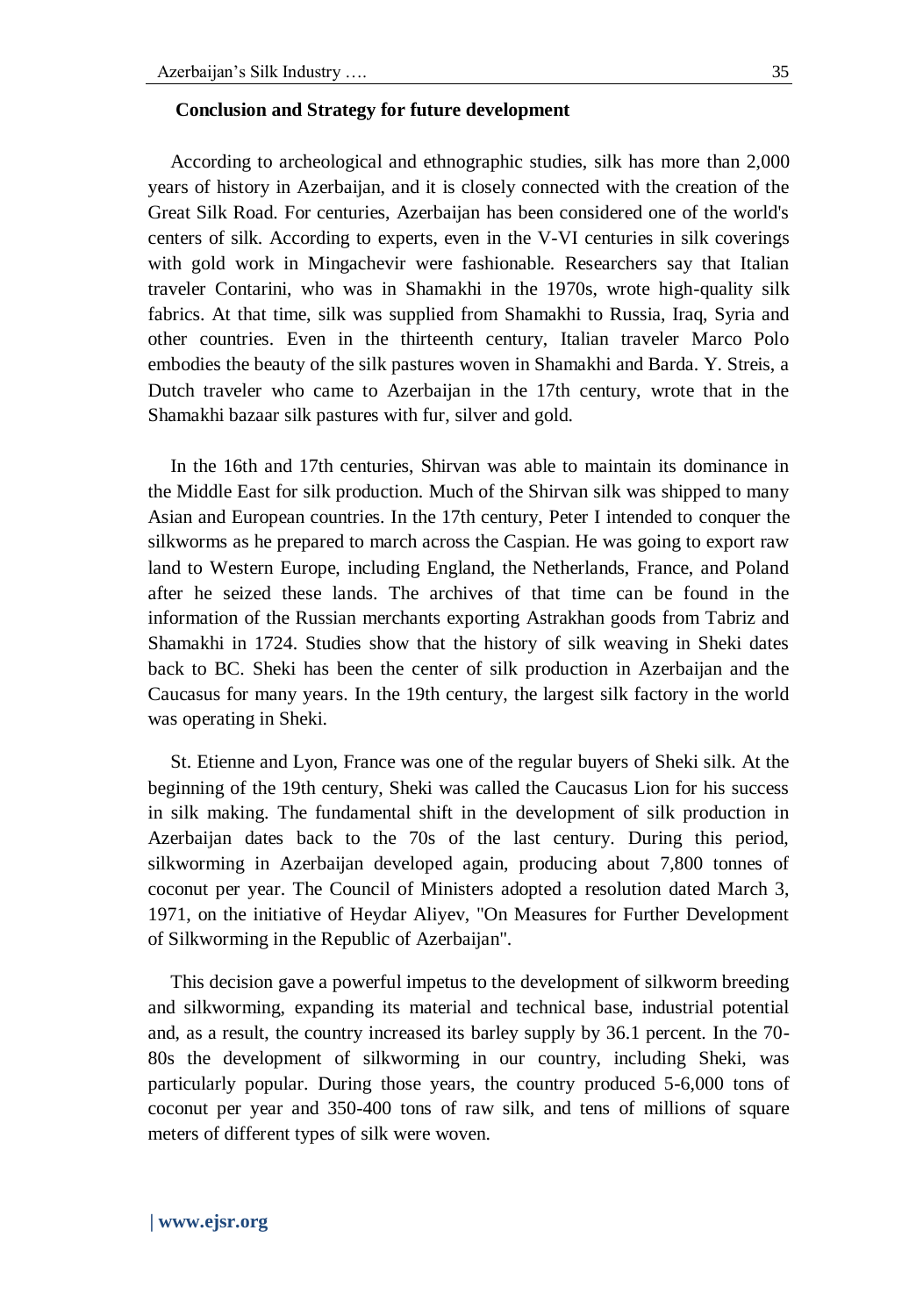During this period more than 150,000 peasant families were engaged in coconut production. More than 14,000 people work in the silk industry of Azerbaijan, including about 7,000 people at the Sheki-Silk Complex. And in the villages of the district was engaged in cultivation of about 10 thousand silver miners. In the early 1990s - the first years of Azerbaijan's independence - a serious recession in the development of silkworms, and the economic ties that had been established for many years were completely broken. However, after the second return of Heydar Aliyev to power, the attitude towards silk production has changed radically, as well as in other spheres in Azerbaijan, and necessary work has been done to restore this industry. Were established goals to reach the optimal volume of the export of Azerbaijan, as well as, to achieve effectiveness in agricultural production.<sup>25</sup> When he was in Shaki in 2001, he was also interested in the activities of the silk-mill, and by the direct order, signed by him, the enterprise was put into operation in the same year with a significant amount of funds from the state budget.

Suffice it to say that Azerbaijan was the second in the former Soviet Union for the production of barley, and Uzbekistan was the second in terms of the quality of the silk produced. The Sheki-Ipek combine sent silk threads to 75 enterprises of the USSR and silk threads to 84 enterprises. Shaki silk fabrics were exported to Japan, Switzerland, Italy and other foreign countries. There is great potential for the development of silk production in Azerbaijan. In accordance with the instruction of President Ilham Aliyev, the Ministry of Agriculture has begun to take measures to create a modern silk infrastructure in the country since 2016. Decrees of the President of the Republic of Azerbaijan "On State Support to the Development of Silkworms in the Republic of Azerbaijan" dated September 15, 2016 and "On Additional Measures to Strengthen State Support for the Development of Silkworm and Hazelnut" in the effective use of the potential of this area promoted employment of the population in the production of coconut and improved social welfare.

The main objective is to strengthen government support for the development of traditional agriculture in the country, effectively use the potential of the sector, increase competitiveness and employment, increase interest and improve social welfare. In accordance with the presidential decree "On additional measures to improve the material and technical base of silk production in the Republic of Azerbaijan" dated May 19, 2017 and "On measures to continue state support for the development of silkworms" the funds were allocated for the restoration of the Silkworm Station, the creation of additional production facilities and the up-to-date equipment, as well as the supply and delivery of mulberry seeds and cocoon seeds to the producers. The interest in this area has also been given to subsidies in the amount of 5 manat per kilogram of barley delivered to processing enterprises.

<sup>25</sup> Mammadov, Q., Hashimov, A. and Rzayev, M. Sustainable agriculture and environment: How the modern policy is promoted in Azerbaijan context. *International Journal of Agricultural and Environmental Research*, 4(4), 2018, pp.223-237.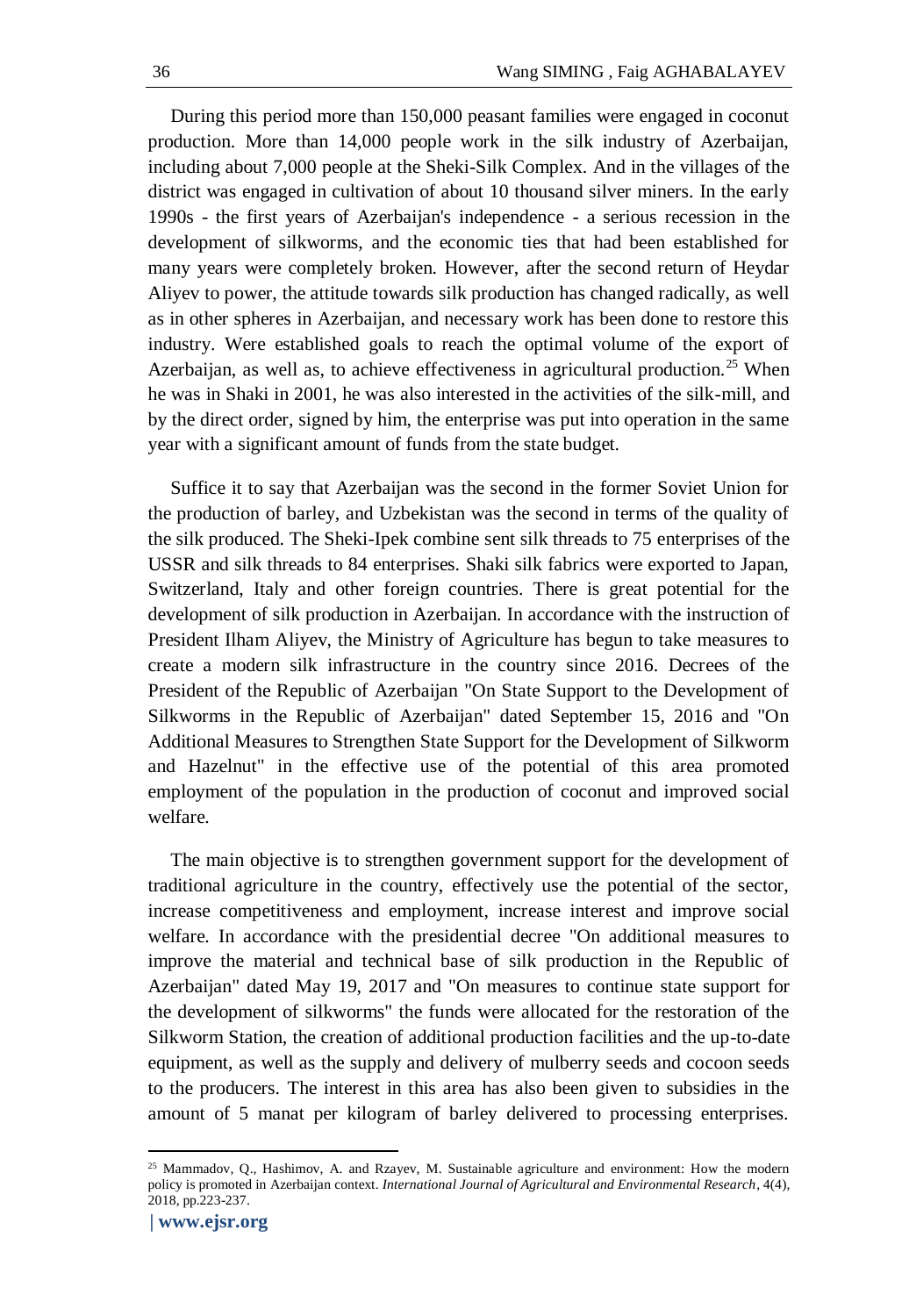Implementation of the State Program will promote the development of silkworm breeding in the country.<sup>26</sup>

On November 27, 2017, the Government of the Republic of Azerbaijan held a meeting on the theme of development of silkworm breeding and silkworm breeding in the Republic of Azerbaijan. On November 27, 2017 in order to strengthen the state support for development of silkworm breeding and silkworming the state program for 2025 has been approved. The State Program envisages increasing the volume of cereal production in Azerbaijan by 2025 to 6,000 tons. The Action Plan for the Program also includes the establishment of an Association of Cocoon Producers in Azerbaijan. Silking is one of the traditional profitable sectors of the Azerbaijani economy. With the growing demand for ecologically clean products in the modern era, the development of silk industry has become more relevant. Another advantage of silkworming is the fact that the production of products is non-waste. Both basic and secondary products obtained at each stage of the production process are used in the manufacturing process. The need to develop silkworms is linked not only with economic factors, but also by cultural and historical factors. In addition to providing direct economic benefits as the industry, silking has a positive impact on the development of tourism and the preservation of historical traditions, being part of the country's history and culture.<sup>27</sup> As part of the silk industry in Azerbaijan, it operates as a single complex, including silk research institutes, breeding stations, seeding plants, grenade plants, regional barbering and drying plants, silk offices, cotton farms and processing enterprises.

The silkworming complex was able to create a barber network in 60 regions of the country, and as a result, in 1991, the age of coconut production reached 6,000 tons. Demand for abolition has sharply declined in recent years due to suspension of the Ordubad Barracking Factory, the occupation of Khankendi, where the Karabakh Silk Factory is located, and difficulties in the operation of the Sheki Silk Factory. The mulberry plantations with a total area of 5-7 tons per hectare and a total area of 23,476 hectares have been gradually degraded. Age cement production has declined since 1992 (5,200 tons), with only 5 tons produced in 2010, and 7 tons in 2012. Sheki Ipek, the main buyer of the barama, has increased the bargain purchase price from 1.2 manats in 2004 to 3.0 manats in 2008 to increase the material interest of the silver farms and the production of raw materials. Despite the fact that the bargain purchase price is 3 manat per kilogram, energy prices, etc. The rise in prices has reduced the rural population's interest in breeding. The customs value of one kilogram of 0.8 tonnes of dry baram imported to the country in 2010 was US \$ 9.75.

<sup>26</sup> Mədəniyyət Qəzeti [Cultural Newspaper], İpəkçilik Hatay və Şəki şəhərlərini qardaşlaşdırır [Silkworming twins the cities of Hatay and Sheki]. 2017.p. 12

<sup>27</sup> Sadik-Zada, E.R., Loewenstein, W. and Hasanli, Y. Commodity Revenues, Agricultural Sector and the Magnitude of Deindustrialization: A Novel Multisector Perspective, Economies, 7,2019,pp. 113.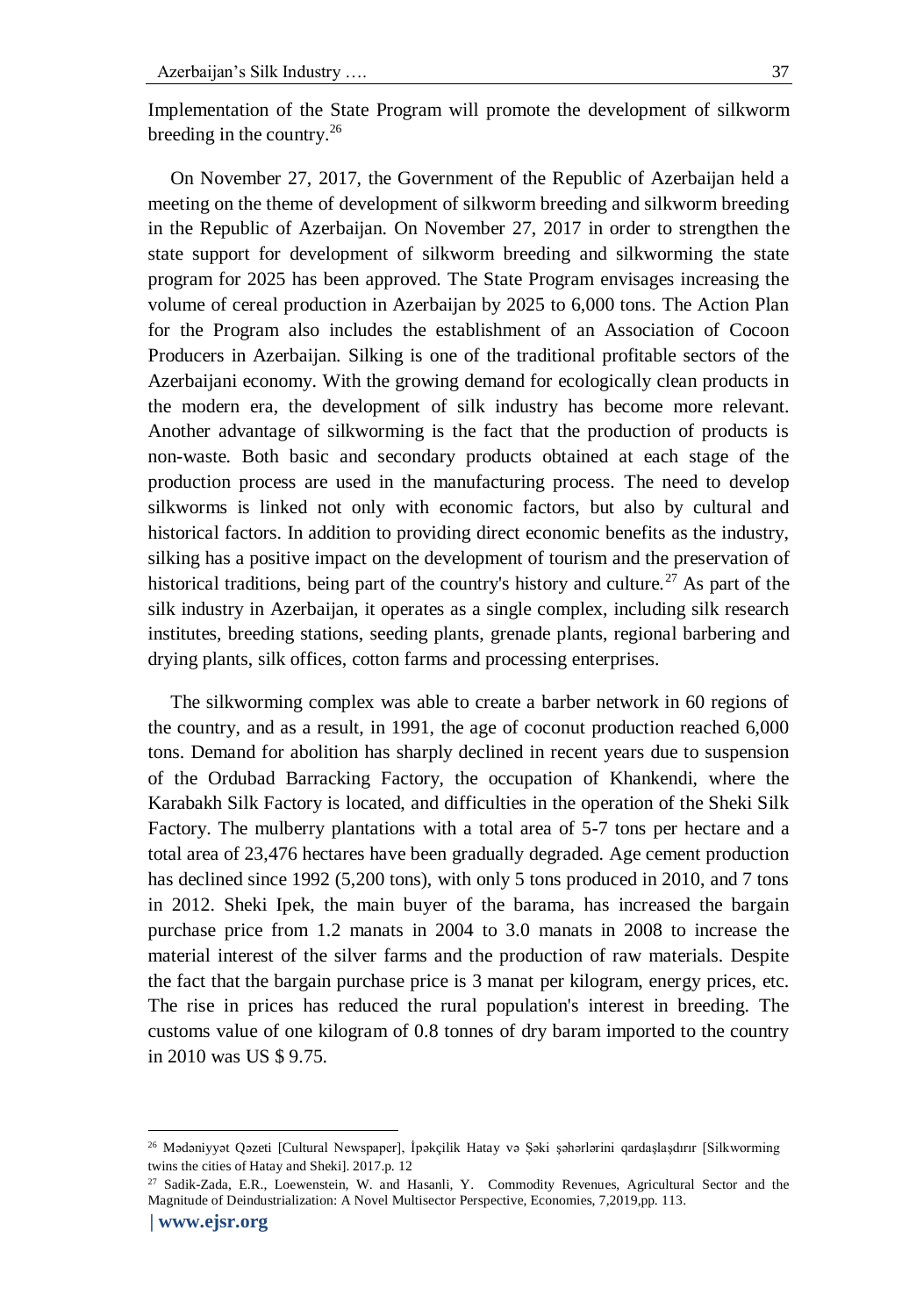Until 2010, the Republic was imported from Uzbekistan and Iran in order to ensure uninterrupted operation of the plant at full capacity for failing to meet the needs of Sheki Silk, the only silk enterprise in the country.<sup>28</sup> One of the main problems of the sector is the weak development of the cement industry and the silk market in the country. Thus, being one of the buyers of barama in the domestic market and the lack of competitive pricing was one of the factors affecting the producers' interest in barbering.

Experience of China, India and Uzbekistan, one of the leading countries in the field of silkworming, shows that the development of small business in silk is of great importance. Thus, it is more advantageous to organize the initial processing of raw materials and the production of raw silk by small businesses located close to raw materials. In Azerbaijan, the production of raw silk so far has been made by large enterprises. At the same time, China and India are cultivated twice a year, mainly twice a year, and in our country, these opportunities are cultivated only once a year. This is why it is important to increase productivity through the use of intensive technology techniques in cementing. Taking this into account, the former Research Institute of Silkworms has developed a package of proposals on this problem, or more precisely, 2-3 times a year.

Inadequate adherence to agricultural norms by agricultural entities, low productivity of mulberry trees and leaves, as well as the inadequate use of local breeds and hybrids also has a negative impact on increasing production. According to "Sheki Ipek" OJSC, more than 200 out of 267 farms feeding mulberry silkworms in 2010 did not meet agro-technical standards and as a result the age of cows was 15-30 kg. That figure could rise to 80kg. There is a silk complex in Azerbaijan Scientific Research Institute of Silkworm, Ganja and Gakh breeding silk station, 7 grenades, about 30 barber drying stations, covering about 80 barrels and processing facilities, 4 silk farms, 31 silk farms, cotton mill, Karabakh and Sheki Silk Factory.

The main objective is to achieve the sustainable development of silk production, as well as to improve the quality and volume of production through the modernization of economic infrastructure, the application of intensive methods, and the knowledge and skills of entrepreneurs. As for the objectives, it is necessary to attract investment in the silk and silk industry, to create a favourable business environment and efficient economic support mechanism for the profitable activities of economic entities, to create small businesses in the silk industry, to promote anti-corruption activities. Increase the productivity of trees planted by restoring and reconstructing existing gardens, increasing the productivity of cocoon production

 $\ddot{\phantom{a}}$ 

<sup>28</sup> Xalq Cəbhəsi Qəzeti [People`s Front Newspaper],İpəkçilik üzrə xarici mütəxəssislər Şəkidə toplaşıblar [Foreign silk specialists have gathered in Sheki].2017 p.13.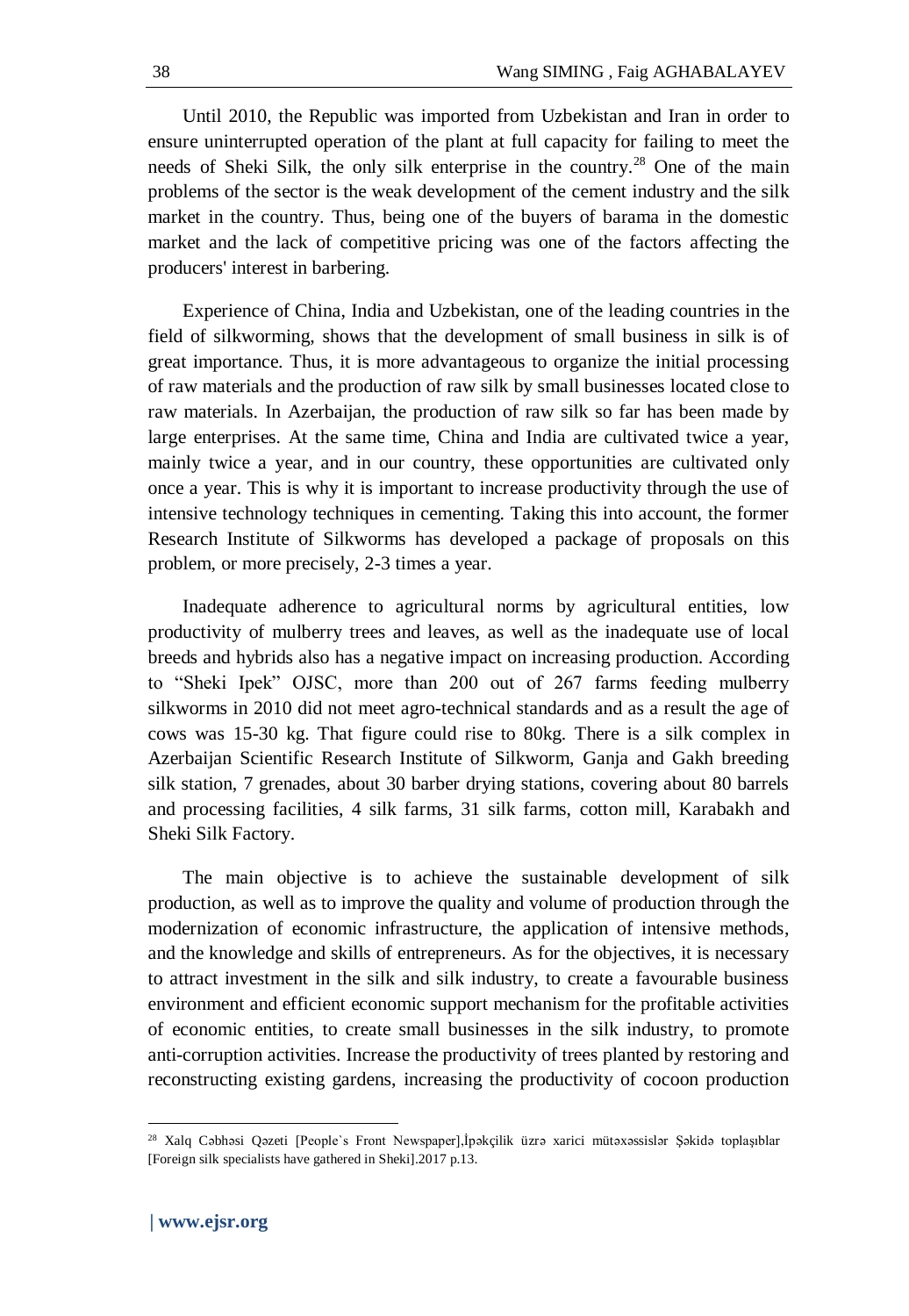through the use of intensive methods of gardening, bringing the technical and technological level of silk production to the modern standards, providing the population with jobs and social services.<sup>29</sup> In addition, providing the business entities with the necessary knowledge and information, developing links between scientific research and entrepreneurial activity in silk industry, creating a technology park in silk production, enhancing the role of silk products in export diversification, promoting Azerbaijan's position as an environmentally friendly product and promoting employment in the regions is essential. This implies the establishment of new manufacturing facilities and the implementation of appropriate measures to rehabilitate those that have ceased to exist.

Investigation of investment opportunities with the aim of attracting investors to the regions for creation of new jobs and taking appropriate measures to prepare specific investment opportunities to be provided to investors, implementation of appropriate measures for the establishment of cooperative production in the regions, development of breeding and breeding farms, their logistics. This includes the establishment of technical and vocational education for the implementation of appropriate measures to strengthen the base, to provide the field with low-skilled personnel.

The concept calls for achieving a number of strategic goals by 2020. The main indicators, which determine whether the agriculture of Azerbaijan is effective, are the economic results of activities of both households and agricultural business entities.<sup>30</sup> There are mainly about 500 tons of dry cocoons production per year, making the silk products produced in Azerbaijan one of the most competitive products on the world market, creating sustainable silk clusters. Also, there is a need for deep manufacturing of silk products, the expansion of domestic production of specific silk products required for electrical engineering, radio engineering, cinematography, aerospace, astronautics, precision devices and cable production, healthcare and other areas.

<sup>29</sup> Efendiev, A. Azerbaijan: Enormous potential and challenging economic opportunities. *European Business Journal*, 11(4),1999 pp.176-186.

**<sup>|</sup> [www.ejsr.org](http://www.ejsr.org/)** <sup>30</sup> Gulaliyev, M., Abasova, S., Samedova, E., Hamidova, L., Valiyeva, S. and Serttash, L..Assessment of agricultural sustainability (Azerbaijan case). *Bulgarian Journal of Agricultural Science*, 25,2019, pp.80-89.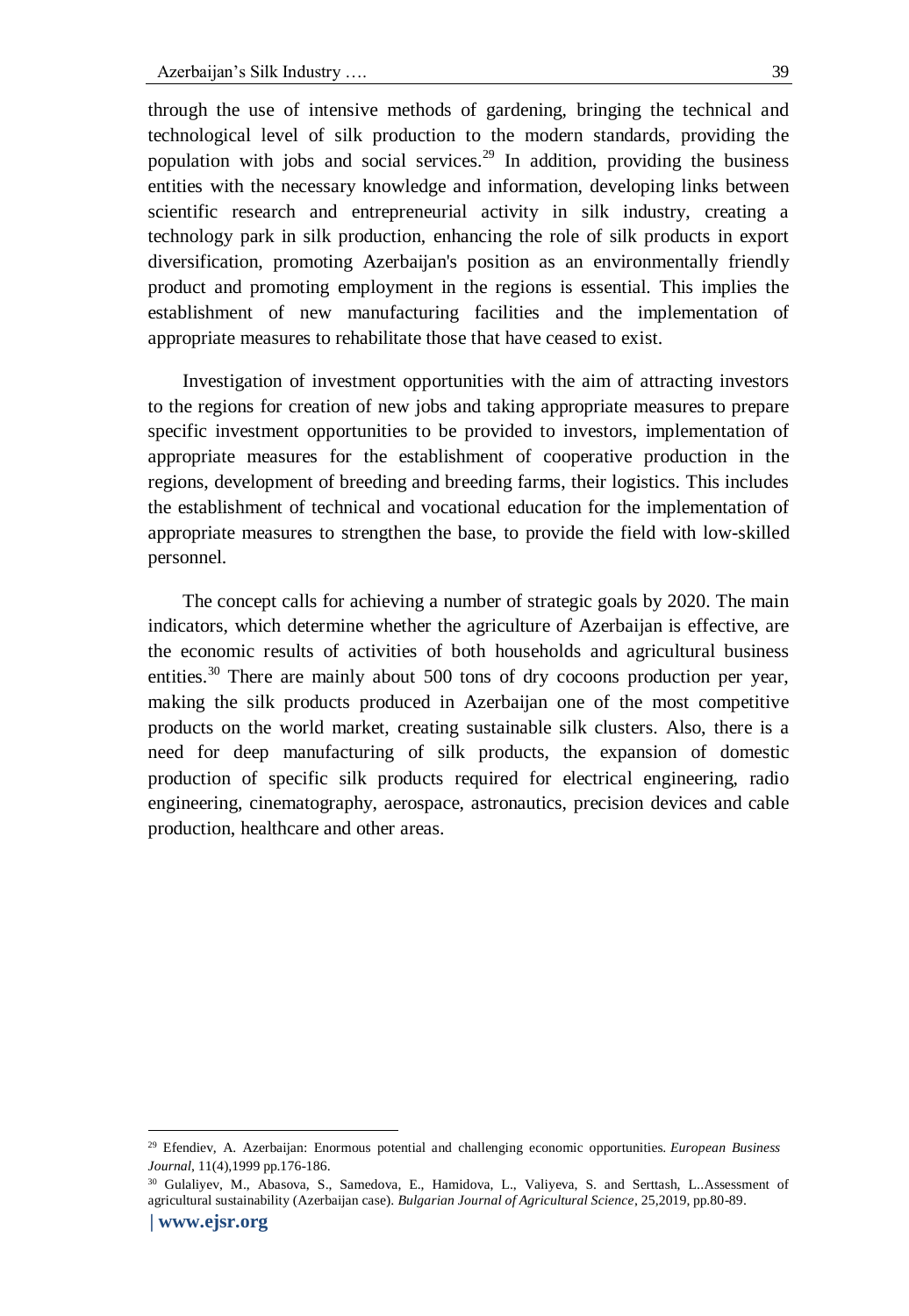#### **References and notes:**

- Ismayilov, A., Babaev, M. and Feyziyev, F. The correlation of Azerbaijan arid soils with WRB-2014. Eurasian journal of soil science (ejss), 9(3),2020,pp.202-207.
- Mammadli, M. Prospects for the export of agricultural products in Azerbaijan. In: 55th International Scientific Conference on Economic and Social Development. Baku: Book of Proceedings, 2020, pp.496-505.
- Van Berkum, S. Market and competitiveness analysis of the Azerbaijan agricultural sector: an overview. Wageningen Economic Research,2017
- Allahverdiyev, D.World Economy and Sustainable Political-Economic Welfare of Azerbaijan. Randwick International of Social Science Journal, 1(2),2020, pp.186-193.
- Gunes, M., & Hajiyeva, H. The Stages of Development of The Transition Economy: The Case of Azerbaijan. International Journal of Academic Research in economics & Management Sciences. 9(2),2020,pp. 89-101.
- Sadik-Zada, E.R., Loewenstein, W. and Hasanli, Y. Commodity Revenues, Agricultural Sector and the Magnitude of Deindustrialization: A Novel Multisector Perspective, Economies, 7,2019. pp. 113.
- Xalq Cəbhəsi Qəzeti [People`s Front Newspaper], 21st April 2017. İpəkçilik üzrə xarici mütəxəssislər Şəkidə toplaşıblar [Foreign silk specialists have gathered in Sheki].2017. pp.13.
- Mədəniyyət Qəzeti [Cultural Newspaper], 12nd May 2017. İpəkçilik Hatay və Şəki şəhərlərini qardaşlaşdırır [Silkworming twins the cities of Hatay and Sheki].2017, pp. 12
- Aliyev Z.H.Problems of Agriculture in Azerbaijan and the Prospects of Its Development. Journal of Plant Sciences and Crop Protection 2(1): ,2019, 104
- Teymurov, E. Current State and Future Perspectives of Agricultural Exports of Azerbaijan: Bilateral and Multilateral Aspects. The journal of Economic Sciences: Theory and Practice, 75(2),2018, pp.47-63.
- Gulaliyev, M., Abasova, S., Samedova, E., Hamidova, L., Valiyeva, S. and Serttash, L., Assessment of agricultural sustainability (Azerbaijan case). Bulgarian Journal of Agricultural Science, 25,2018, pp.80-89.
- Mammadov, Q., Hashimov, A. and Rzayev, M. Sustainable agriculture and environment: How the modern policy is promoted in Azerbaijan context. International Journal of Agricultural and Environmental Research, 4(4),2018 pp.223-237.
- Efendiev, A. Azerbaijan: Enormous potential and challenging economic opportunities. European Business Journal, 11(4),1999, pp.176-186.
- Mirzayev, N. The Role of Effective Use of Land in Grain-Growing. Entrepreneurship in Azerbaijan. Baltic Surveying, 10, 2019, pp.31-35.
- Novruzova, Z. Role of the State in Improving the Competitiveness of Agriculture in Azerbaijan. American-Eurasian Journal of Agricultural & Environmental Sciences, 14(3), 2014.pp.203-208.
- Karimov, R.Development of Non-Oil Sector in Azerbaijan: Tendencies and Opportunities. Journal of Business & Economic Policy, 2(2),2015, pp.39-52.
- Huseynov, T., Rustamov, A. and Babashov, Z. Modelling the impact of exchange rate volatility on agriculture sphere: In case of Azerbaijan. In: 37th International Scientific Conference on Economic and Social Development – "Socio Economic Problems of Sustainable Development". Baku: Azerbaijan State University of Economics (UNEC),2019, pp.1063-1072.
- Khalilov, H. Sustainable agricultural production in Azerbaijan: Current situation and main tasks. Azerbaijanian Journal of Economics and Social Studies, 3,2015, pp.6- 23.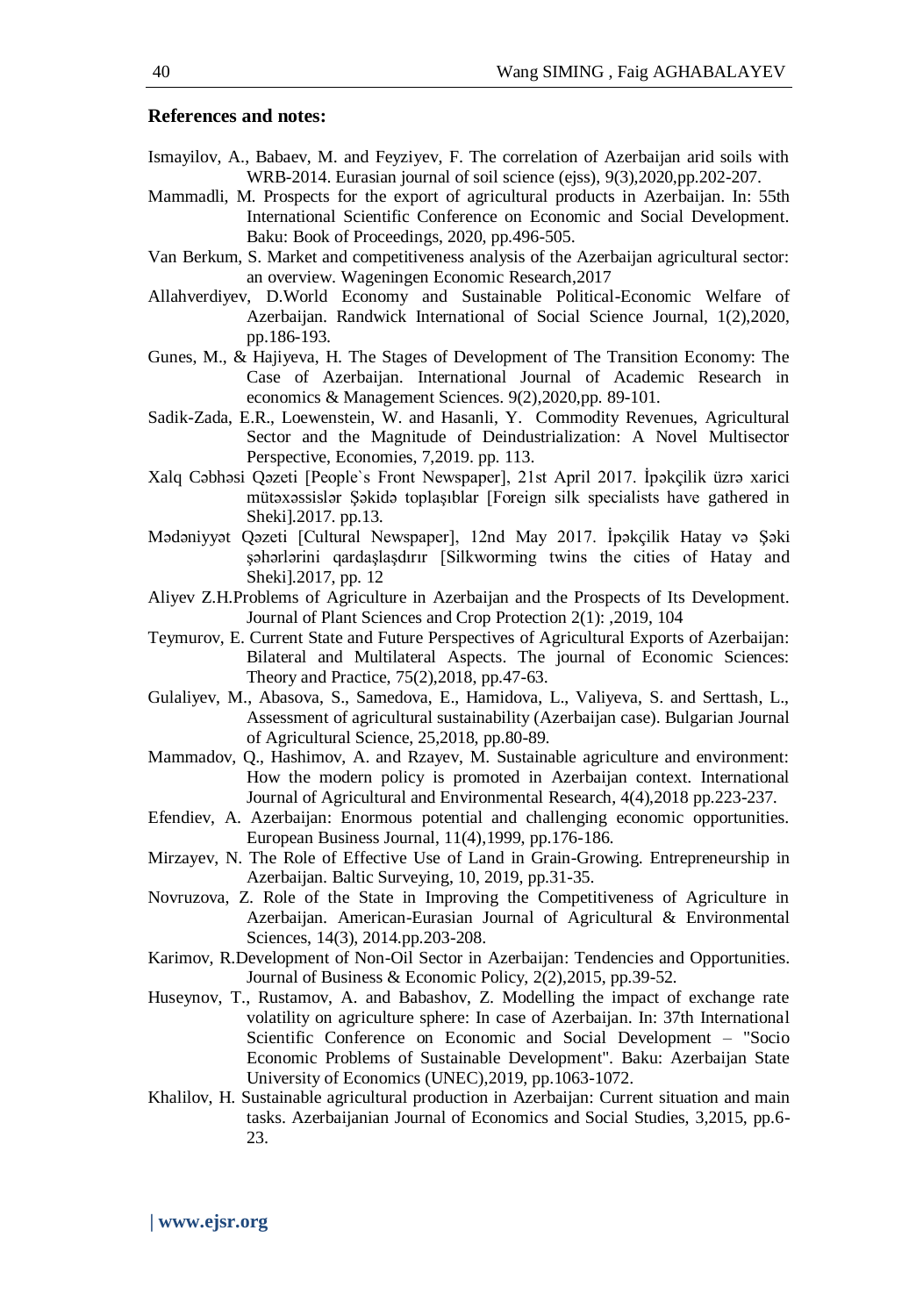- Humbatova, S. and Hajiyev, N. Ecological agriculture and land resources in Azerbaijan. In: 55th International Scientific Conference on Economic and Social Development. Baku: Varazdin Development and Entrepreneurship Agency (VADEA),2020, pp.242-256.
- Hasanov, E. About Some Problems of Research of Production Diversification Issues in Agriculture of Azerbaijan. Mediterranean Journal of Social Sciences, 6(4),2015, pp.311-315.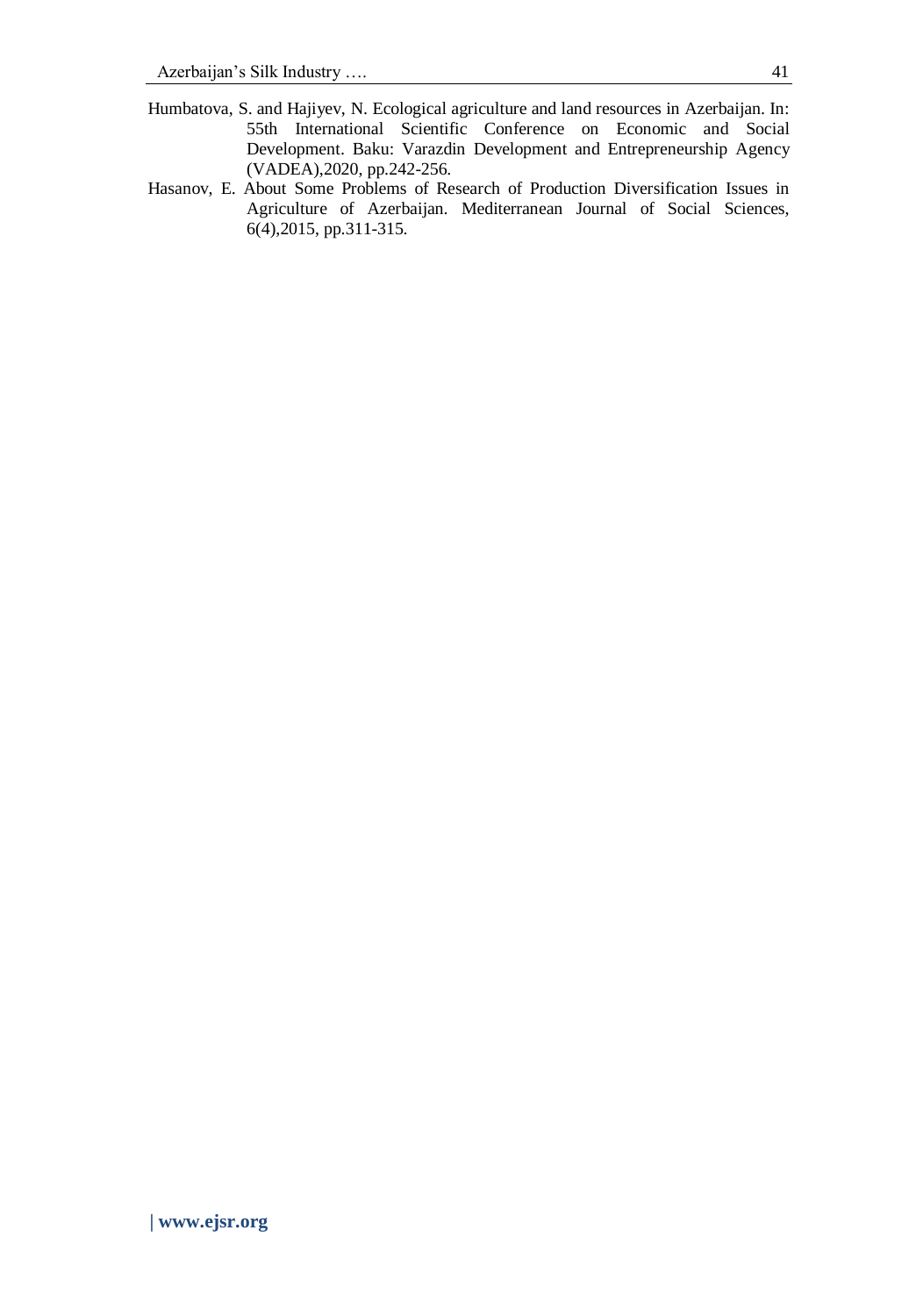# **XÜLASƏ**

### **Tarixi perspektivdə Azərbaycan İpək sənayesinin inkişafı**

# **Wang SİMİNQ Nanjinq Kənd Təsərrüfatı Universiteti , Jianqsu əyaləti, Çin**

# **Faiq AĞABALAYEV Nanjinq Kənd Təsərrüfatı Universiteti , Jianqsu əyaləti, Çin**

Məqalənin məqsədi Azərbaycan üçün İpək sənayesinin tarixi əhəmiyyətini müəyyənləşdirməkdir.Xüsusilə də, məqalədə ipəkqurdunun yetişdirilməsinin və ipək istehsalının tarixi keçmişi, mövcud vəziyyət və gələcək inkişaf strategiyası da müzakirə olunmuşdur. İpəkçilik sahəsi Azərbaycanda kənd təsərrüfatının qədim və gəlirli sahələrindən biri idi. İpək məhsullarının istehsalı ilə yanaşı, yeni dövrün başlanğıcında da bununla məşğul idilər.Yüngül sənaye mütəxəssislərinə görə, Azərbaycan ipəyi gözəlliyi və mükəmməl keyfiyyətinə görə digər ölkələrdən daha çox öndə idi. Təəssüflər olsun ki, keçən əsrin 90-cı illərindən başlayaraq, Azərbaycan hakimiyyətini idarə edən qüvvələrin bacarıqsız liderliyi sayəsində, ölkədə bir çox sahələrdə, o cümlədən ipəkçilik sahəsində də çətinliklər başladı və bunun üçün illərlə qurulan bağlar tamamilə yox edildi.

1993-cü ildən sonra Azərbaycanda bütün sahələrə və eyni zamanda ipəkçiliyə münasibət kökündən dəyişdirildi, xüsusən də ipək istehsalının bərpası üçün lazımi işlər aparılmağa başlanıldı.Bu sənayenin canlanması on minlərlə yeni iş yeri açacaq və xarici istehlakçılar arasında böyük tələbat olan ipəyə və ipək parça istehsalının həcmini artıracaqdır. Nəhayət, bu məhsulların ixracı eyni zamanda ölkəyə xarici valyuta axınını da təmin edəcəkdir.

 *Açar sözlər:* İpək sənayesi, tarixi perspektiv, ipəkqurdu, xarici istehlakçı, Azərbaycan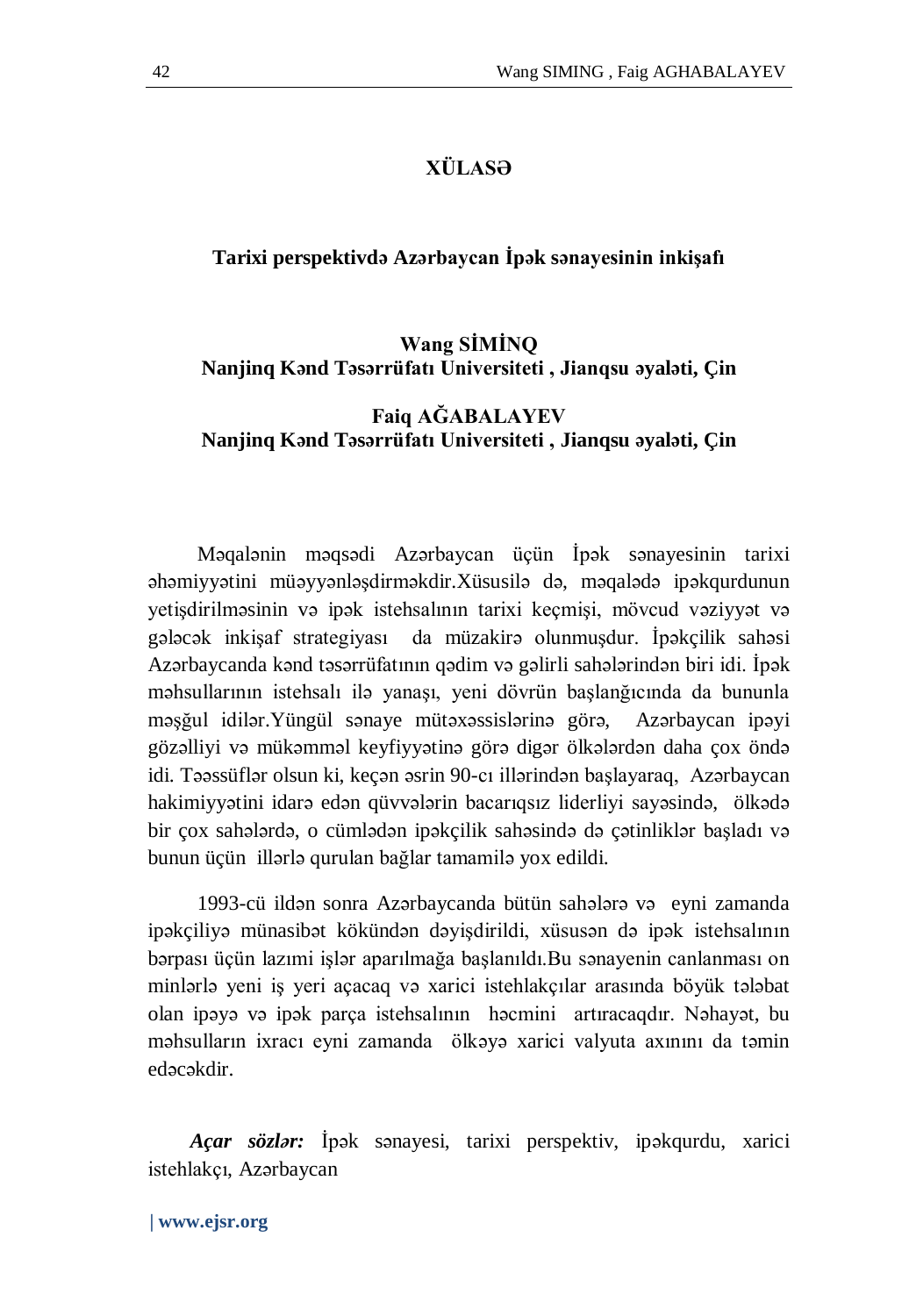# **Развитие шелковой промышленности Азербайджана в исторической перспективе**

# **Ван СИМИНГ Нанжингский Сельскохозяйственный Университет, провинция Цзянсу, Китай**

# **Фаик АГАБАЛАЕВ Нанжингский Сельскохозяйственный Университет, провинция Цзянсу, Китай**

Цель статьи - определить историческое значение шелковой промышленности для Азербайджана.В частности, обсуждались историческое прошлое шелководства и производства шелка, текущая ситуация и стратегии будущего развития. Шелковая промышленность была одной из старейших и наиболее прибыльных областей сельского хозяйства в Азербайджане. Наряду с производством шелковых изделий им занимались и в начале новой эры.По мнению специалистов легкой промышленности, по красоте и отличному качеству шелка Азербайджан опередил другие страны. К сожалению, начиная с 1990-х годов прошлого века из-за некомпетентного руководства правящих сил в Азербайджане страна испытывала трудности во многих сферах, в том числе в разведении шелкопряда, а построенные за эти годы связи были полностью разрушены. После 1993 года отношение ко всем сферам деятельности в Азербайджане, а также к шелководству коренным образом изменилось, в частности, началась необходимая работа по возобновлению производства шелка.